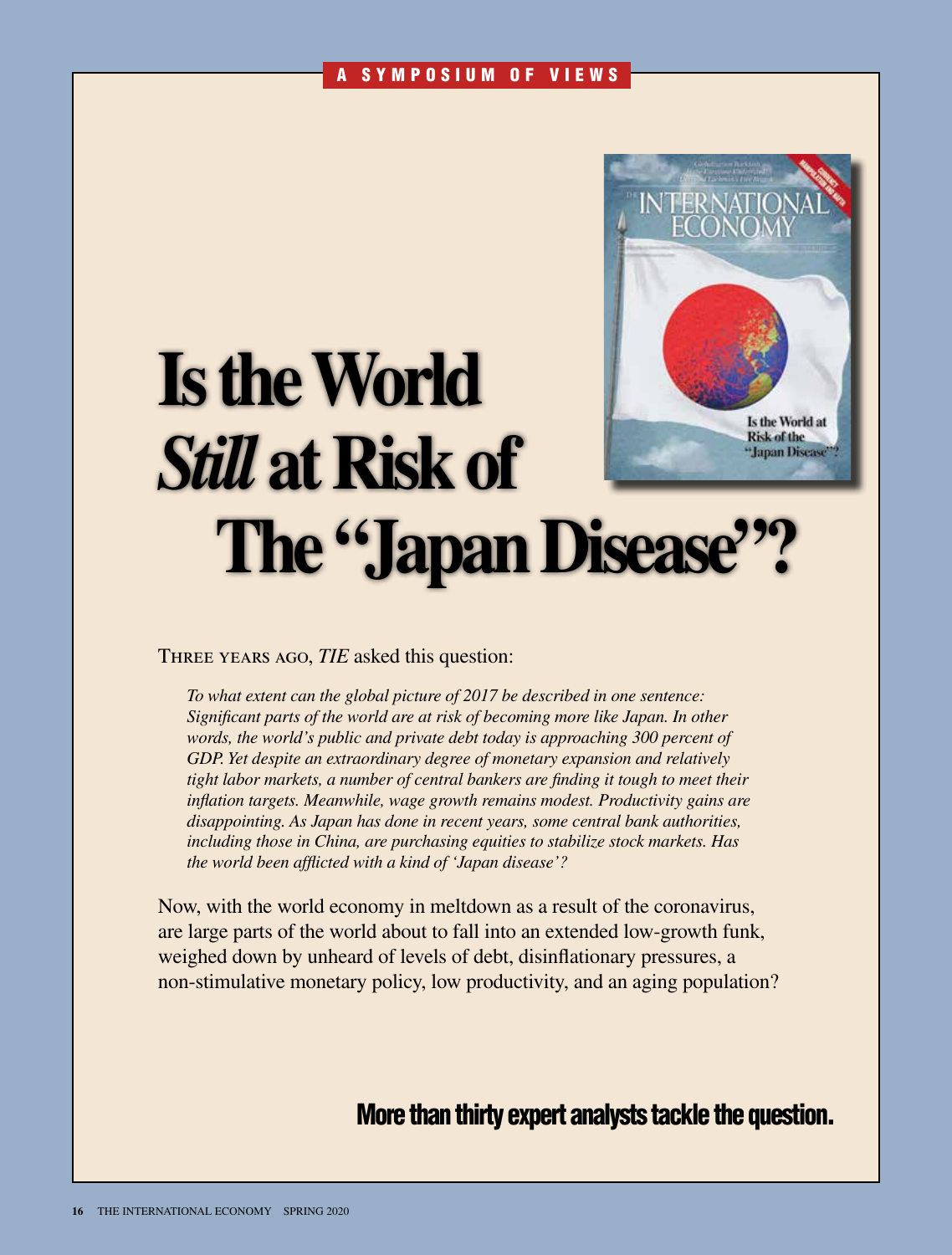

*Sound macro policies are the best vaccine against future instability.*

JEAN-CLAUDE TRICHET *Former President, European Central Bank*

**When looking at the present extraordinary situation**<br>
tation to take the worst global crisis in a century<br>
as a single virtual to the worst global crisis in a century created by the global pandemic, there is the tempas a single event which would *per se* dramatically change the course of the global economy. In my opinion, it might be more enlightening to see it as the addition of two major layers: first, the weak state of the economy before the pandemic; and second, the particular impact of the pandemic applied on the pre-pandemic situation. Before the pandemic, the global situation was already worrying.

First, after the 2008 financial crisis, loose macro policies were pursued in many countries. In particular, several advanced economies posted persistent structural current account deficits, erratic fiscal policies, and timid structural reforms. Many emerging economies embarked on massive indebtedness.

Second, in all countries the main burden was on the shoulders of the central banks, with the other stakeholders, including governments, parliaments, the private sector, and social partners, standing back.

Third, new public and private debt piled up. The consensus is that additional global outstanding public and private debt of an order of magnitude of 40 percent of global GDP was added from 2008 to 2019. What a paradox when it was obvious that the Great Financial Crisis was itself caused by over-indebtedness!

Fourth, the level of investment was abnormally weak in many economies, particularly in the advanced countries.

Fifth, due to a combination of low investment, poor demographics, and a drop of total factor productivity since 2005, economic growth was low.

Sixth, previous factors combined to produce low unit labor cost growth, amplified by weakening of bargaining power of labor, low inflation, and the abnormally low level of nominal interest rates, pushed down by very low neutral rates.

All this was observed before the pandemic. This is not to say that everything was negative. Job creation had made progress in many advanced and emerging economies. Science and technology were making more advances than ever. There were some reasons to think that total factor productivity could be on the rise again in the future,

and there were signs that labor would call for more dynamic growth of wages and salaries.

But the bottom line was that the global economy was in a vulnerable financial and economic situation before the virus breakout.

Applied to this pre-pandemic situation, what is the specific impact of the exogenous coronavirus? I see three dimensions.

First, on a short- and medium-term basis, the pandemic alone triggers an artificial "economic coma," a crisis which is the gravest since World War II. There is no doubt that it will be much graver because the previous economic and financial situation was weak.

Second, on a longer-term basis, the virus crisis is a strong call for reinforcing resilience through sound economic, fiscal, financial, and structural management, and risk optimization at national, continental, and global levels, including in terms of diversification of sources of supply. Resilience also means setting up social safety nets and reinforcing social cohesion so that exogenous shocks do not destroy societies.

Third, the present crisis is a strong wakeup call on international cooperation. A pandemic is global by definition: the virus is attacking all members of the human species without exception. Pandemics call for global response for the sake of humanity. It was a pity that at the very beginning of the crisis, the international community was *quasi* absent due to the spread of national populism in both the advanced and the emerging countries. There was no early mobilization of the G20 (contrary to 2008). Renewed multilateralism is more important than ever if we want global public goods to be preserved, in particular global public health, climate change mitigation, and economic and financial stability.

The main lesson to be drawn from the present crisis is that resilience and sustainability should always be of the essence in all domains of human activity. And as regards economy and finance, whatever the enormous difficulties we face with the cost of the crisis, the mottoes should be "Do not let central banks act alone in the future as was the case in the past," and "Do not forget that sound macro policies are the best vaccine against future instability."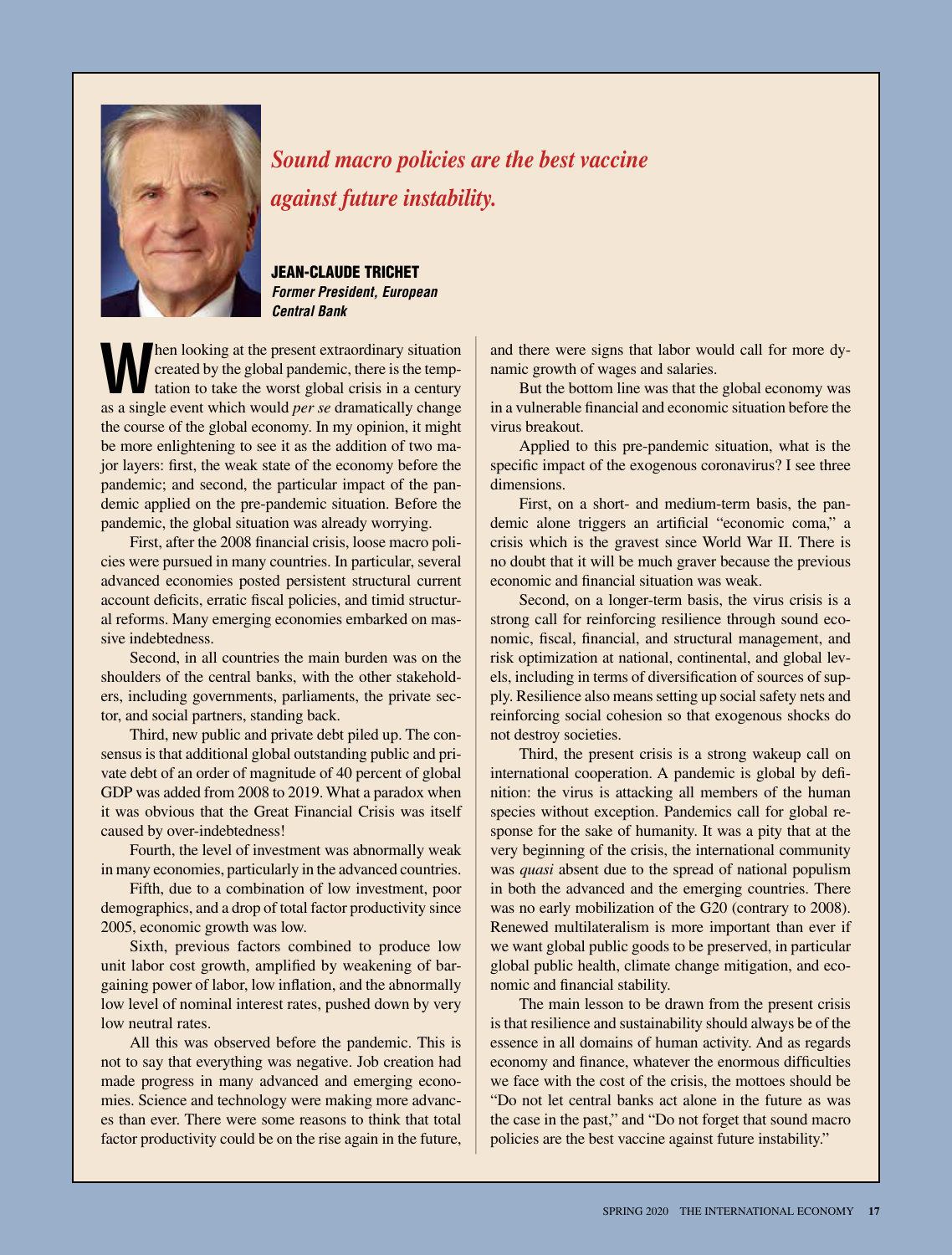

*Beware the danger of 2 percent inflation targets.*

JACQUES DE LAROSIÈRE *Former Managing Director, International Monetary Fund, Honorary Governor, Banque de France, and former President, European Bank for Reconstruction and Development*

**T** he present coronavirus crisis is shedding light on some of the consequences of monetary policy as it has been operated over the last decades.

As always, financial crises and instability are caused by excessive debt: global indebtedness has increased by more than 40 percent since 2008. And such a debt explosion had been propelled by easy monetary policy. High leverage was becoming problematic and very risky before the coronavirus broke out. Defaults had started, especially in the high-yield and BBB corporate sectors.

Because of quantitative easing, investors have accumulated huge long-duration interest risk without appropriate pricing. In the eye of asset holders, the only way to avoid a collapse of market instruments would be to continue and intensify quantitative easing.

But the dangers of a systemically accommodative stance with long-running negative real interest rates are well known: they weaken the financial system, create asset bubbles, and blur risk differentiation. And, contrary to expectations, they do not foster productive investment, but encourage the hoarding of the most liquid forms of savings.

One reason for this excessively accommodative policy concerns the enigma of the 2 percent inflation target (a little less than 2 percent but close, says the European Central Bank). This reference to 2 percent is incomprehensible and is, in my view, an intellectual mistake given the price-dampening effects of structural factors such as aging populations, technological changes, globalization, and the evolution of labor market behavior. The equilibrium interest rate, avoiding excessive inflation as well as deflation, is closer to 1 percent than 2 percent. And a 1 percent or 1.5 percent rate is not a problem, rather a sign of stability.

Yet central banks have been meticulously anchoring their monetary policy to 2 percent, an unattainable objective. This has entailed an unnecessary expansion of money creation and a huge debt overhang.

Such a monetary stance embodies self-inflicted pessimism. Betting on an unattainable goal brings a psychological cost. Although central banks cannot reach the arbitrary inflation target, they have come to believe they must create enough fiat money to somewhat "force up" prices.

These ideas fix in the public mind the notion that interest rates will remain negative for a very long period, maybe even several decades. This, in turn, depresses public opinion that comes to believe that central banks have no hope for the future and therefore that it is best to keep away from investing.

With the huge expansion of quantitative easing associated to the pandemic crisis, it is important to reflect on this issue and avoid the pitfalls of unnecessary and harmful high inflation targets.



*Yes, beware the long, dragging conditions of semi-slump.*

#### DAVID G. BLANCHFLOWER

*Bruce V. Rauner Professor of Economics, Dartmouth College, and former member, Monetary Policy Committee, Bank of England*

In 2008, the world was hit by a financial shock no similar to the Great Crash of 1929. Both started if Florida housing market and spread. Economist Maynard Keynes in 1930 warned what was coming: n 2008, the world was hit by a financial shock not dissimilar to the Great Crash of 1929. Both started in the Florida housing market and spread. Economist John

*For it is a possibility that the duration of the slump may be much more prolonged than most people are expecting, and much will be changed both in our ideas and in our methods before we emerge. Not, of course, the duration of the acute phase of the slump, but that of the long, dragging conditions of semi-slump, or at least sub-normal prosperity, which may be expected to succeed the acute phase.*

The Great Depression that followed only ended with war. Unemployment in the United States peaked at 25 percent in 1933, and in the United Kingdom was just under 16 percent. During the Great Recession, the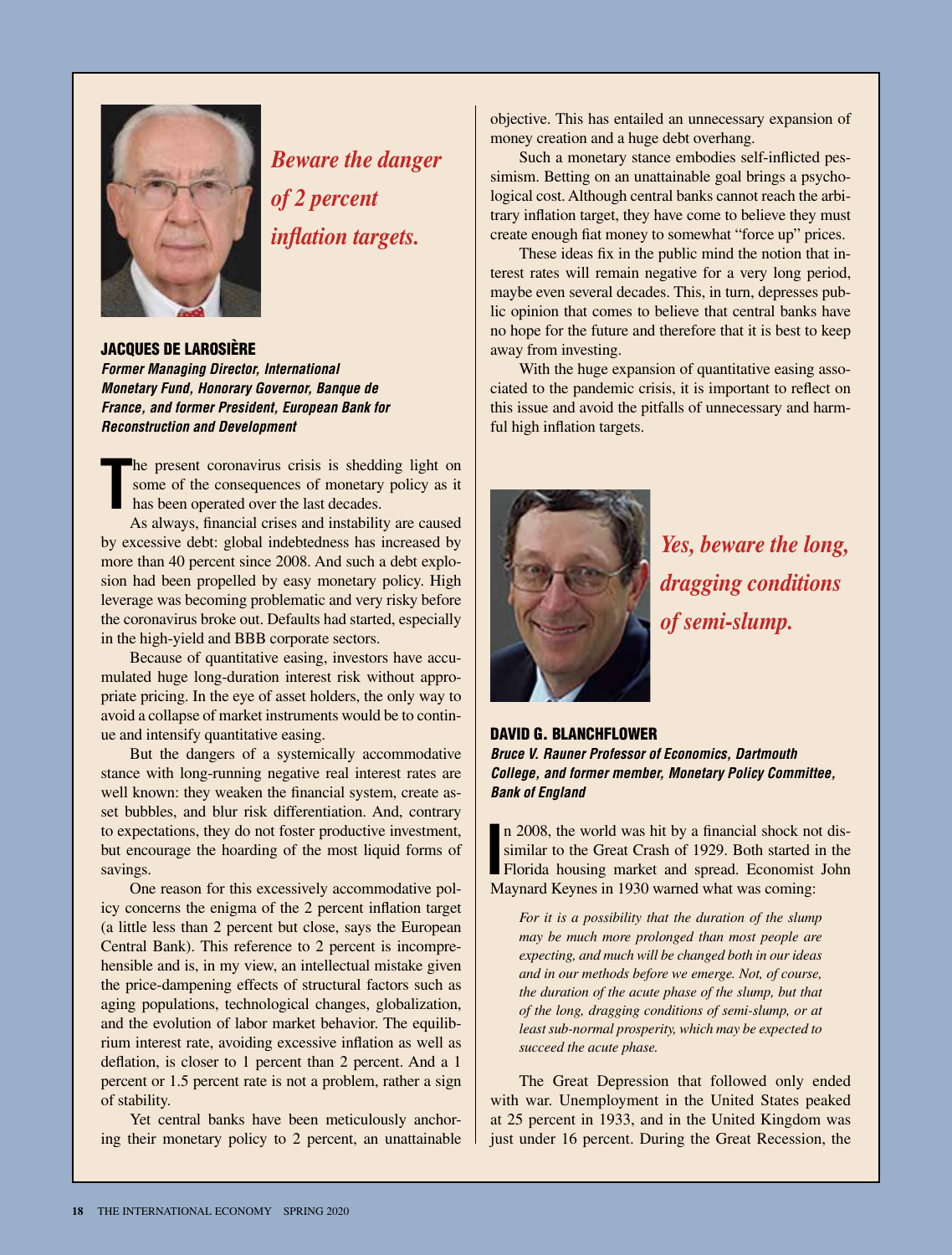unemployment rate hit 10 percent in the United States and 8 percent in the United Kingdom, and the authorities threw the kitchen sink at it, but they were late to the case. The United States went into recession in December 2007 and the rest of the world in April 2008, but nothing much happened in terms of solving the problem until after the failure of Lehman Brothers in September 2008. By then it was too late.

It was hardly surprising that after such a late response by governments and central banks, subsequent growth was slow. Economists missed the big one; their models didn't even allow for the possibility of a financial market-induced recession; they were hopelessly hung up on the possibility of surging inflation that never occurred that soon turned to deflation.

In the United Kingdom, based on how long it took for the output loss to be restored, it was the slowest in three hundred years. Only the recoveries after the Black Death and the South Sea Bubble were slower. By March 2020, the employment rate in the United States and real wages in the United Kingdom were still below their pre-recession levels. After a decade of slow recovery, economies were not well prepared for an even bigger economic shock to come—a global coronavirus pandemic.

Austerity that was imposed soon after economies started to recover turned out to be a disaster and led to right-wing populist movements around the world. It made communities especially vulnerable to an economic shock caused by a global pandemic that closed advanced countries around the world.

By the beginning of May 2020, thirty million workers in the United States had signed up for unemployment benefits in a six-week period. It took twenty-two months for the U.S. unemployment rate to go from 5 percent in December 2007 to 10 percent in October 2009, but only two months to go from 3.5 percent in February 2020 to 20 percent in April.

Economic indicators from around the world plunged to new lows at velocities that had never been seen before. The April UK manufacturing Purchasing Managers' Index was typical, contracting at the fastest rate in its twentyeight-year survey history, but with more declines to come.

This time the authorities moved quickly and central banks held emergency meetings, but clearly not enough has been done again. Ordinary people are struggling to pay the rent and there are long lines at food banks in the United States. The coronavirus continues to spread because workers need to eat. Men with long rifles protested against the lockdown by invading the Michigan state house.

Once again there is bizarre talk of the need for austerity and of a possible inflation surge. These are dark days of sub-normal prosperity. Beware the long, dragging conditions of semi-slump.



*The strength of disinflationary pressures indicates that the resulting shock to demand is stronger than the shock to supply.*

#### MARINA V.N. WHITMAN

*Professor of Business Administration and Public Policy Emerita, University of Michigan, former member of the President's Council of Economic Advisors, and former Chief Economist and Group Vice President, General Motors*

In asking whether much of the world is about to descend into a long low-growth funk, it helps to divide the response into two periods, pandemic and post-pandemic. While much of the world is in the grip of Covid-19, the n asking whether much of the world is about to descend into a long low-growth funk, it helps to divide the response into two periods, pandemic and post-pandemic. strength of disinflationary pressures indicates that the resulting shock to demand is stronger than the shock to supply, mainly because there are no good substitutes for the goods and services normally produced by the shut-down sectors.

This is one reason why it is rational to postpone consumption until the missing items are once again available, and this decline in demand in turn discourages new investment. The explosion in both public and private debt, the former due to massive stimulus programs and the latter to sudden losses of wage income, along with profound uncertainty about what the future holds, is another brake on spending. Small wonder that inflation expectations have declined, adding to disinflationary pressures.

Like the Bank of Japan before it, the U.S. Federal Reserve, with virtually no room for monetary easing through interest rates, has undertaken massive (\$700 billion) quantitative easing in an effort the increase the money supply, in addition to creating some \$300 billion in direct lending to business. And, unlike Japan, most other industrialized countries have not introduced successive increases in sales taxes. But the underlying deflationary pressures, in the form of slow growth in many countries owing to a shrinking workforce and low increases in productivity, are being exacerbated by the impact of the pandemic. Estimates of the decline in GNP in many countries make clear that the world is in deep recession

Once the worst of the pandemic is behind us and most affected countries are opening up, what will the "new normal" look like? Some disinflationary pressures are likely to remain. Among them are ongoing pressure on services, as a shift from face-to-face to remote fulfillment methods,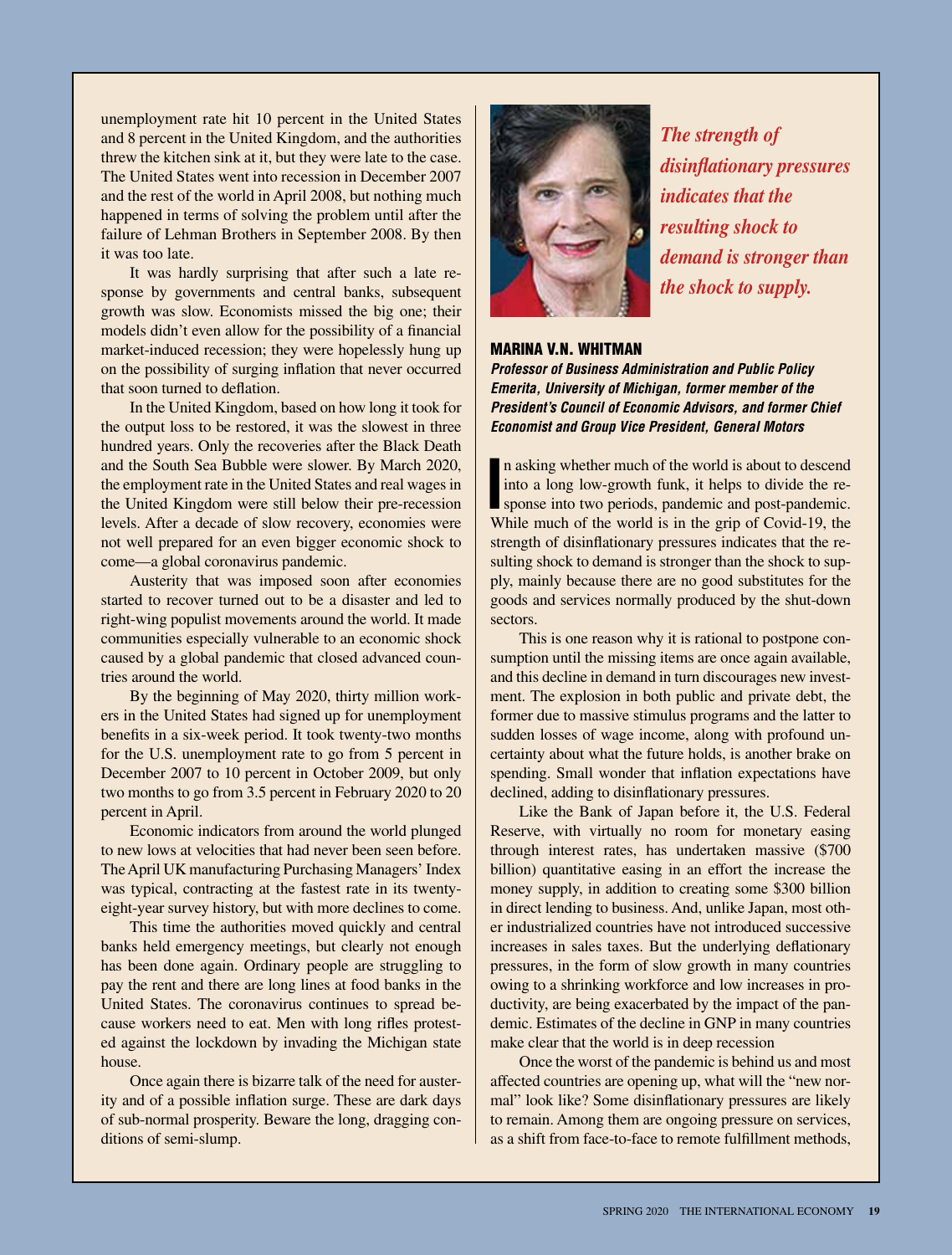developed or accelerated during the pandemic, is likely to become permanent. The expansion of telemedicine and remote surgery are just two of many examples. The same is true for labor-saving innovations developed during the lockdown period.

On the other side, one can imagine the development of changes that would increase national growth rates and stimulate inflationary pressures. One would be policy changes that expanded safety nets financed by increases in progressive taxation. There are rumblings that such developments are becoming more mainstream, particularly in the United States, the stingiest and most tax-averse of the industrialized countries. They would stimulate the consumption-investment cycle because individuals lower down in the income distribution spend more of any increase in income than do those higher up. The same would be true of an expansion of infrastructure projects, also financed by taxation, that would expand the supply of public goods relative to private ones. Finally, just as delayed consumption outran disruptions to supply chains on the downside, the same pattern might prevail during the recovery.

Just now, the disinflationary pressures look more likely to persist than the inflationary ones. But economists have never been good at forecasting turning points.



*Central banks, rather than markets, end up determining long-term interest rates. Japan has shown that this policy mix can be extremely hard to abandon.*

#### TADASHI NAKAMAE *President, Nakamae International Economic Research*

**T** he world has been turned upside down by Covid-19, a new virus that scientists are still trying to understand. Many economies have "shut down"—or at least slowed down in attempts to contain the pandemic. Central banks around the world have been trying to help governments mitigate the economic damage and societal pain by ramping up purchases of government bonds. Rightly so.

But such policies raise the specter of Japan and its two "lost decades." The Bank of Japan has resolutely pursued quantitative easing since the late 1990s, purchasing enormous amounts of bonds to support an expansion of fiscal expenditure and cope with slack demand. This mechanism transfers resources from the private sector to the government sector (and does not increase total demand). This is because the Bank of Japan financed these bond purchases by borrowing from private sector banks and not by increasing notes in circulation (printing money). Thus, central banks, rather than markets, end up determining long-term interest rates.

This distorts the natural (market) allocation of resources, which has led to inefficiency, low productivity, and deflation. Japan has shown that this policy mix, aimed at maintaining the *status quo* without promoting structural reform through reduction of overcapacity, can be extremely hard to abandon.

In this moment of unprecedented economic crisis and uncertainty, other central banks have had no choice but to commit to this strategy. They must make the best of its few benefits. Ironically, the strategy has actually helped Japan weather the pandemic a bit better than other countries. Deflation (lower prices) helps ease (somewhat) the pain of falling incomes. Also, a lack of incentives has kept productivity low, helping Japan avert a surge in unemployment and maintain societal stability.

Others can learn from Japan's experience. Demand has dropped suddenly and sharply around the world. Quantitative easing provides emergency relief. The resulting deflation helps consumers. Countries that are protecting jobs by tying corporate aid to promises to maintain payrolls, or to provide steady and ample unemployment benefits, are at least ensuring that they mitigate plunging consumer demand. The less wise are merely propping up share prices, leaving them with a longer road back to recovery.

Small businesses will drive economic recovery post-pandemic across the world. Not only have they been hit the hardest, they are also, in aggregate, a huge employer. Take the United States. Since 2009, large companies improved productivity by cutting jobs. These workers were mainly absorbed by small retail and service companies. Government spending should be concentrated on these businesses and deflation accepted as way to cut costs and as an increase in real income. Policies to help cut costs, notably rent, should also be prioritized.

In the longer term, will countries become entrenched in quantitative easing and its accompanying ills? Not necessarily. First, Japan was able to sustain this policy because consumer demand was stable and because its unemployment rate, at 3 percent to 5 percent, was sustainable. The pandemic has raised jobless rates around the world. The United States has seen its unemployment rate soar to more than 20 percent. At these levels, a demand-neutral policy will not be sustainable.

Second, Japan's experiment failed to address the inefficiencies its heavily accommodative policy created and perpetuated. No one knows what will happen when aggressive easing is coupled with real change and reform.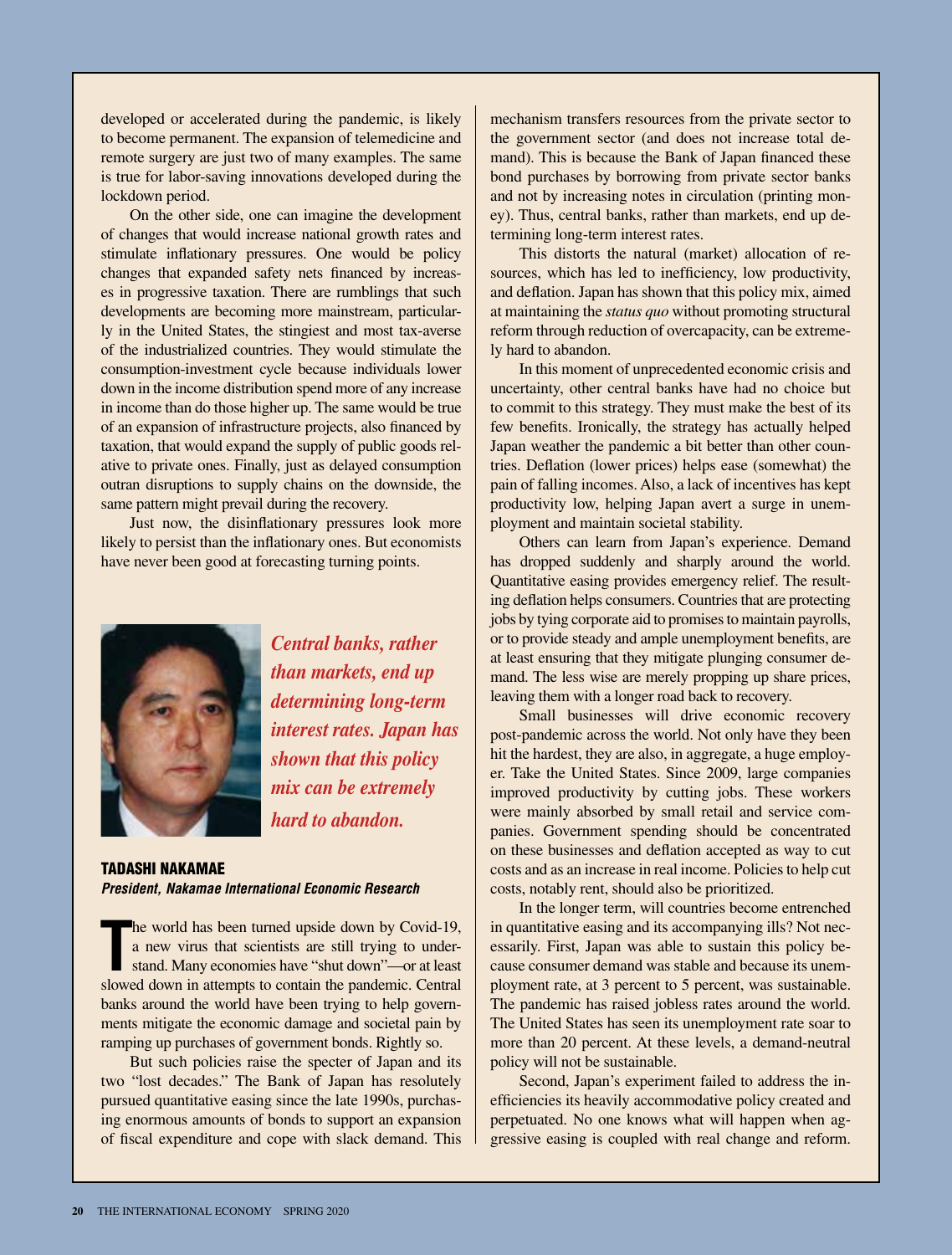The inefficiencies will differ among countries. For example, one of the biggest mis-allocations of resources in the United States is the overuse of share buybacks, policies to drive up share prices, and other policies that help only large companies and the wealthy.

Meanwhile, as the current pandemic lays bare the weaknesses of the global economy, societal and economic changes in public health, education, tele-commuting and the environment are already starting to emerge. The pandemic—and its restrictions—is even changing Japan, especially its services sector (a domestic industry that has faced less pressure to reform compared with the internationally competitive manufacturing industry). Many of these changes will be painful but they may be inevitable.



*The Bank of Japan is like a canary in a coal mine. Central banks that change their policies immediately after they see the failure of the BoJ will survive.*

#### TAKESHI FUJIMAKI

*Former Member, House of Councillors, Japan, and former Tokyo Branch Manager, Morgan Guaranty Trust Company of New York*

apan has not experienced hyperinflation nor any significant economic shock since *TIE* chose to pick up this topic in 2017. So it is understandable that other countries are tempted to adopt the same fiscal and moneapan has not experienced hyperinflation nor any significant economic shock since *TIE* chose to pick up this topic in 2017. So it is understandable that other tary policies as Japan, particularly when they have to cope with Covid-19.

The Japanese government and the Bank of Japan adopted a very aggressive policy, so other governments and central banks may think they can implement similar policies.

The Japanese government has been, in effect, practicing Modern Monetary Theory. Outstanding Japanese government debt is 240 percent of nominal GDP, which is much higher than that of Greece at 190 percent, and Italy at 140 percent, and by far the highest in the world. Despite this situation, the reason why the Japanese government has not gone bankrupt is simply because the Bank of Japan can print its own currency, unlike EU member countries.

The Bank of Japan started buying huge amounts of Japanese government bonds through its market

operations beginning April 2013. As a result, the Bank of Japan's balance sheet grew significantly. Compared with the BoJ's balance sheet of ¥49.6 trillion (\$463 billion) at the end of 1991, it has increased by twelve times to ¥604 trillion (\$5.64 trillion).

At one point, the Bank of Japan bought nearly 70–80 percent of the annually issued JGBs. For example, in fiscal year 2017, of the ¥141.3 trillion (\$1.32 trillion) of JGBs issued, the Bank of Japan bought ¥96.2 trillion (\$0.90 trillion). As a result, the Bank of Japan is holding almost 50 percent of outstanding JGBs now. This is clearly a monetization of debt.

When and if the economy recovers, the Bank of Japan will have to shrink its balance sheet. However, it will be very difficult for the government to pay back the debt to the Bank of Japan from its tax revenue alone as the government has run huge fiscal deficits for the last thirty years. Also, other investors may not buy JGBs from the Bank of Japan at such low interest rates. It means that it is almost impossible for the Bank of Japan to shrink its balance sheet.

It will be much more difficult for the Bank of Japan to raise its policy interest rate as well. The average yield of the JGBs which are held by the Bank of Japan is merely 0.26 percent (at the end of September 2019), and the resulting interest income is only ¥1.4 trillion (\$13 billion) annually. Further, 97 percent of JGBs held by the Bank of Japan are long-term bonds, hence even when interest rates rise, interest income will not increase as quickly. On the other hand, interest expenses that the Bank of Japan has to pay on its current account will be huge. Deposits at the current account with the Bank of Japan are ¥395 trillion (\$3.7 trillion as of the end of March 2020), and a 1 percent increase of its policy interest rate will cost the Bank of Japan ¥3.95 trillion (\$37 billion) annually. The provisions and legal and special reserves is only ¥9.5 trillion (\$37 billion, as of the end of March 2020). So the Bank of Japan could have a negative net worth.

In comparison, the average yield of bonds held by the Federal Reserve was 2.6 percent (January–June 2018), so the Fed received a reasonable amount of bond-related revenue (for example, \$112.2 billion in 2017, far more than what the Bank of Japan earns).

The Bank of Japan's situation is totally different from the Fed. If the Bank of Japan raises its policy interest rate, its net worth will easily become negative.

Other central banks will more or less face the same problem as the Bank of Japan when their economies recover after Covid-19.

The Bank of Japan, on the other hand, may experience difficult problems even while battling Covid-19.

The Bank of Japan is a monstrous holder of JGBs but it will also become the largest stock holder in Japan this year. It also became very influential in the real estate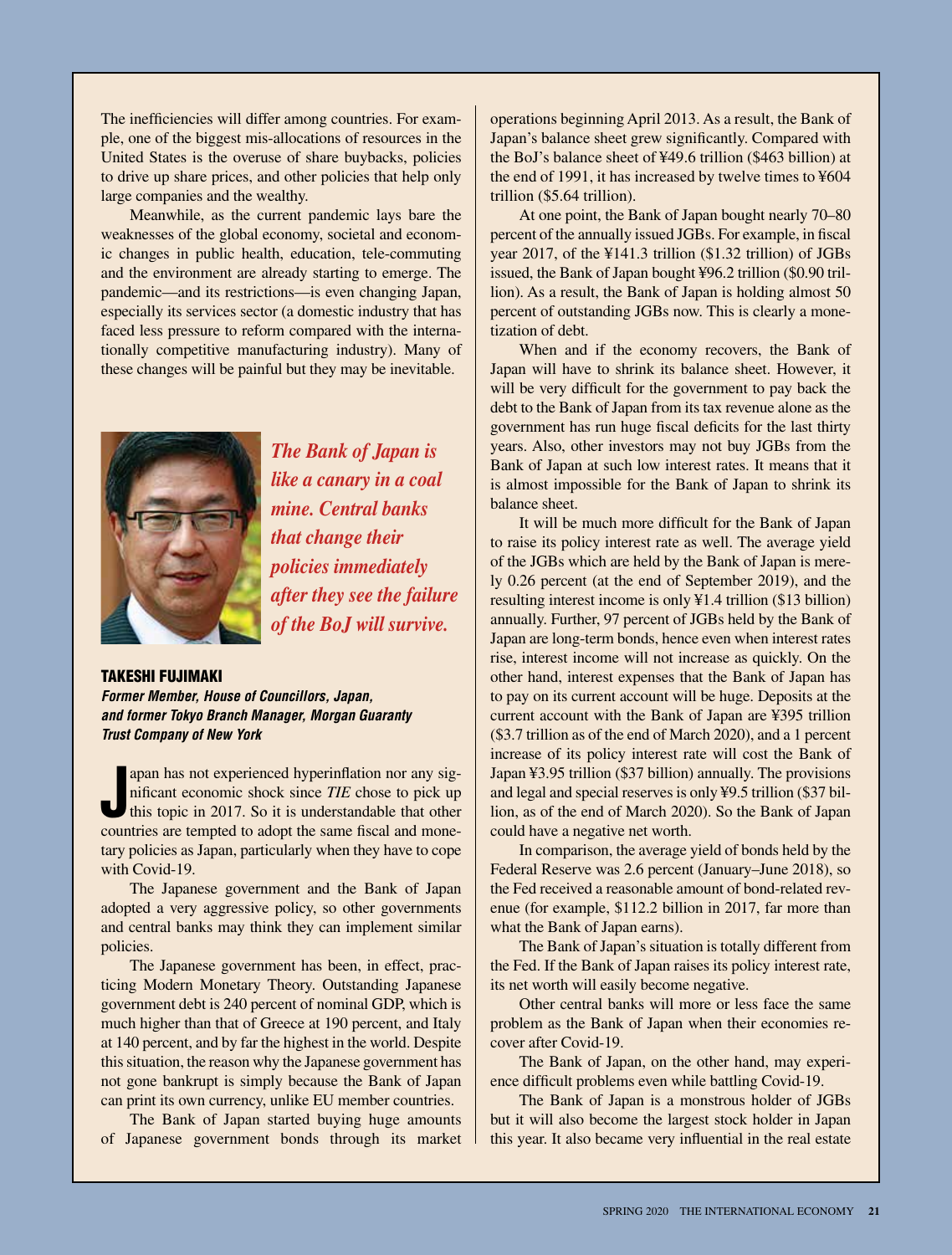market through its purchase of REITs. It has become a central bank of a planned economy.

The Bank of Japan's biggest problem is that the prices of these financial instruments fluctuate a lot, so on a mark-to-market accounting basis, the Bank of Japan's net worth may easily become negative. Traditionally, central banks never purchase such assets to prevent the deterioration of their balance sheets.

Last March, the Japanese stock market carefully eyed the Nikkei 225 index because the Bank of Japan would have unrealized losses in its stock portfolio if the index went below ¥19,000.

The more serious problem is the unrealized loss from its JGB holdings. As I mentioned, the average yield of JGBs held by the Bank of Japan is only 0.26 percent. The duration of such JGBs is around six of seven years, so if the ten-year JGB yield goes up to around 0.3 percent, the Bank of Japan's net worth may become negative. The ten-year JGB rate is about zero percent today, so if tenyear JGB yields reach 0.3 percent, the Bank of Japan's net worth may become negative. The Bank of Japan will make every effort to keep long-term interest rates below 0.3 percent. However, I do not think it is possible to keep long-term rates low forever.

Moreover, it will have to buy more JGBs at around zero percent to cope with Covid-19. This means that its break-even interest rate level will be lower. As the amount of JGBs held by the Bank of Japan is so large, even a small increase in interest rates will result in a huge amount of unrealized loss.

When asked about this issue, Governor Haruhiko Kuroda commented that there will be no problem as the Bank of Japan has adopted accrual accounting. Will the market accept his explanation? If not, the Bank of Japan will completely lose its credibility, and, as a result, the value of the yen will collapse. And if that happens, Japan will face hyperinflation.

Once this happens, I think the Bank of Japan will have to be abolished and a new central bank will be established in order to reestablish the value of the currency. Simultaneously, the current yen will be abolished and a new currency will be issued.

This in fact is what happened in Germany after World War II. The Reichsbank was abolished and the Deutsche Bundesbank was established.

The Bank of Japan is like a canary in a coal mine. Central banks that change their policies immediately after they see the failure of the Bank of Japan will survive. However, central banks which cannot learn from the Bank of Japan's failure will follow the same path, and a new central bank will need to be established.

There is no such thing as a free lunch. Governments and central banks should learn from history. Monetization of debt is taboo.



*We will all be more Japanese than ever!*

#### HEINER FLASSBECK

*Director, Flassbeck-Economics, and Former Director, Division on Globalization and Development Strategies, United Nations Conference on Trade and Development*

The answer to your q<br>
na shock, the world<br>
growing governmen<br>
more Japanese than ever! he answer to your question is yes! After the corona shock, the world is facing a new phase of rapidly growing government indebtedness. We will all be

Since, for reasons of logic alone, government savings and consolidation are only ever possible if another sector is willing to run up debt, the industrialized economies have no alternative to going for more government debt as the corporate sector has become a net saver. With the corporate sector as net saver, the question arises whether democratic states can force their private companies to go into debt—by raising corporate taxes for example. If governments lack the courage to try that way, more government indebtedness is logically unavoidable.

Countries with current account deficits in particular find themselves in a hopeless situation. A current account deficit implies that the existing demand gap—created by domestic households and companies—is widened by the surplus countries.

This means that in Europe, for example, the surplus countries of the North are directly responsible for the fact that the austerity efforts of the Italian state have not borne fruit. Anyone who does not take note of this and pretends that it is only a matter of political will in the country concerned, whether or not it is consolidated successfully, lacks the necessary expertise—perhaps even common sense. If a country in the South has Nordic surplus freaks as trading partners and is in a monetary union with them, it is lost, especially in a global economic crisis such as the current one.

Another purely logical consequence of this crisis also escapes most observers. It is argued that in a few months' time, 100 percent debt relative to GDP will be as problematic as it was at the beginning of this year (if it ever was). Italy is projected at 180 percent and this is a startling figure. But it is meaningless. Even according to the prevailing doctrine, it is only meaningful in relation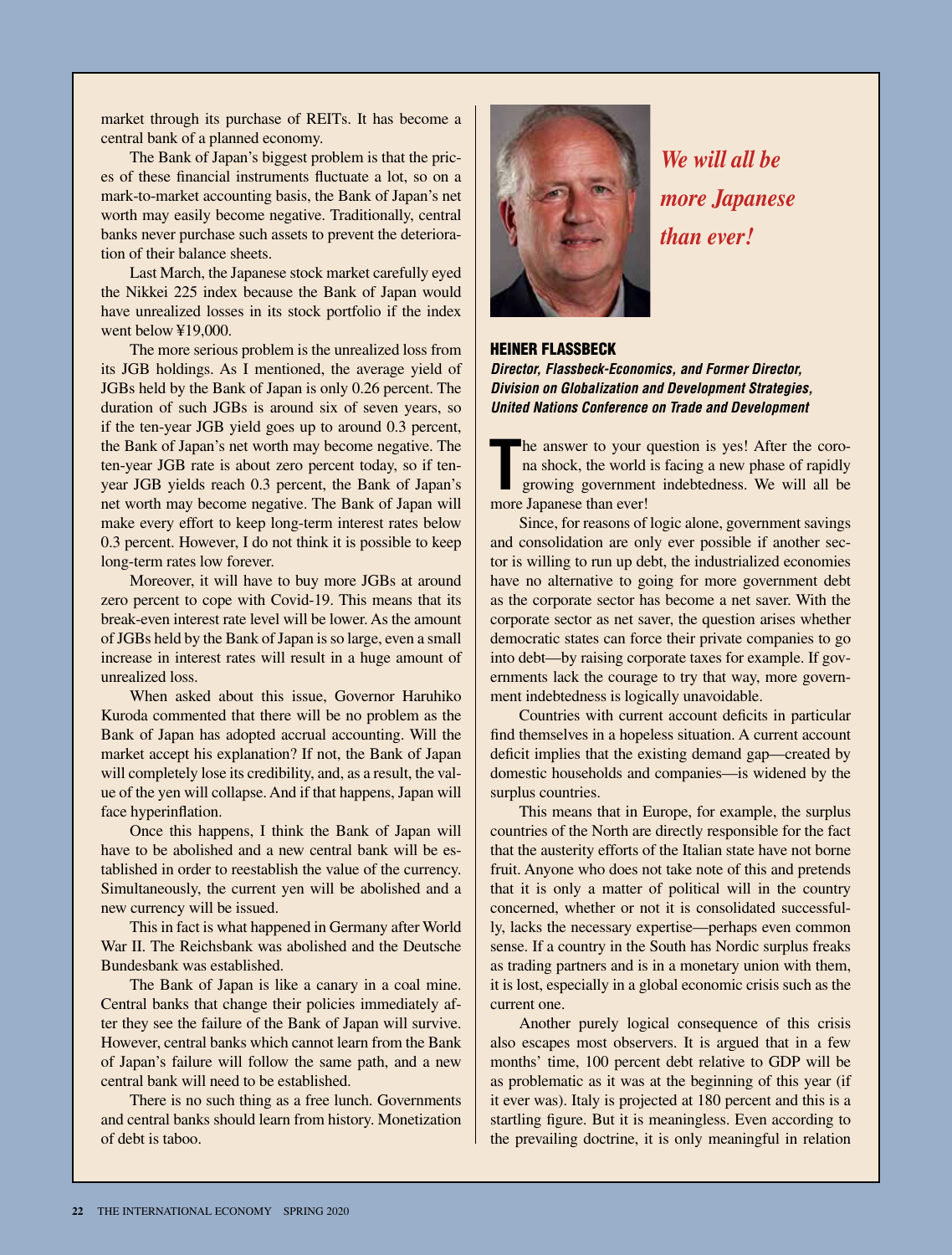to the corresponding figures in other countries. If, in the course of the global corona crisis, the ratio of public debt to GDP increases by 30 or 40 percentage points in almost all countries, the economic policy assessment of a state's debt level will depend at most on a comparison with other states, but not on a comparison of the pure figure with any norms that applied previously.

The European Union, with its once-established norm of 60 percent, will also have to learn this. Anyone who insists that all countries must return to this norm after this crisis is making a huge mistake. There has never been a substantive justification for the 60 percent written into the Maastricht Treaty. The attempt to force the entire eurozone to adopt a savings course for public budgets towards the 60 percent target after the corona crisis will not succeed because of the net saving role of companies. On the contrary, any attempt in this direction will cement the savings wishes of both the corporate sector and private households, because they will make any positive macroeconomic development after the crisis more difficult and therefore every single economic actor will anxiously want to keep his money together.



*What Japan "disease"?*

#### KISHORE MAHBUBANI

*Distinguished Fellow, National University of Singapore's Asia Research Institute; Founding Dean, Lee Kuan Yew School of Public Policy; and author,* **Has China Won? The Chinese Challenge to American Primacy** *(Public Affairs, 2020)*

**No one knows what the post–Covid-19 world will look like. But we know it will be very different.<br>
Many countries are likely to suffer from low growth<br>
and high dabt, the "Inner discover" Door davalants** look like. But we know it will be very different. and high debt, the "Japanese disease." Poor developing countries will certainly suffer from this condition. Yet for developed economies, the "Japanese disease" could well become the "Japanese cure." Even China could learn a lesson or two from Japan.

Conventional wisdom tells us that America has done well in recent decades while Japan has faltered and stagnated. Economic data confirms this. The U.S. economy

has grown at an average rate of 2.6 percent from 1988 to 2018, while Japan grew by only 1.4 percent. Hence, U.S. per capita GDP (current US\$) rose from \$21,417 to \$62,794 in the same period, while Japan's went up slightly from \$25,051 to \$39,290.

But how did the people fare? Despite economic growth, Americans fared badly. The United States is the only major developed society where the average income of the bottom 50 percent went down over a thirty-year period. Two Princeton University economists, Anne Case and Nobel Prize winner Angus Deaton, have documented how this has produced a "sea of despair," leading to "family dysfunction, social isolation, addiction, obesity, and other pathologies." This "sea of despair" has in turn given rise to populist anger and political polarization. America is not a happy place.

By contrast, when one looks at key data that measures social well-being, including life expectancy, infant mortality, working class incomes, and cost of basic necessities (food, clothing, health, education), the Japanese people are better off. Japan has longer life expectancy and lower infant mortality rates. Japan has lower inequality at 29.9 compared to 37.8 for the United States for Gini inequality. Japan also spends far less on healthcare (9.5 percent of GDP compared with 16 percent in the United States) with far better outcomes, as well as in education where university costs are about one-quarter those in the United States.

John Rawls, the eminent American political philosopher, wisely said that the best society to be born into (if one didn't know which class we would be born into) would be the one where the bottom 10 percent are best off. The bottom 10 percent in Japan lead a far better life than those in the United States.

In short, the contrasting fortunes of those at the economic bottom of United States and Japan raise profound ethical and philosophical questions about the nature of human societies we want to create. American society remains sparkling in many respects. The Japan which was once acclaimed as "Japan as Number One" in 1979 hasn't produced an Apple or Amazon, Facebook or Google, Microsoft or Tesla. Yet it is also clear that the fruits of America's economic growth have been siphoned away by the top 1 percent (if not the top 0.1 percent). As I document in *Has China Won? The Chinese Challenge to American Primacy* (2020), deep structural forces have led to this enormous inequality and social dysfunction. Since powerful entrenched vested interests will prevent U-turns, there is little hope that the condition of the bottom 50 percent in America will improve anytime soon.

China should do a deep study of how the bottom 50 percent have fared in both America and Japan. In Chinese society, like Japanese society, social harmony is prized more than individual achievements. Equally importantly, despite low growth, Japan has preserved a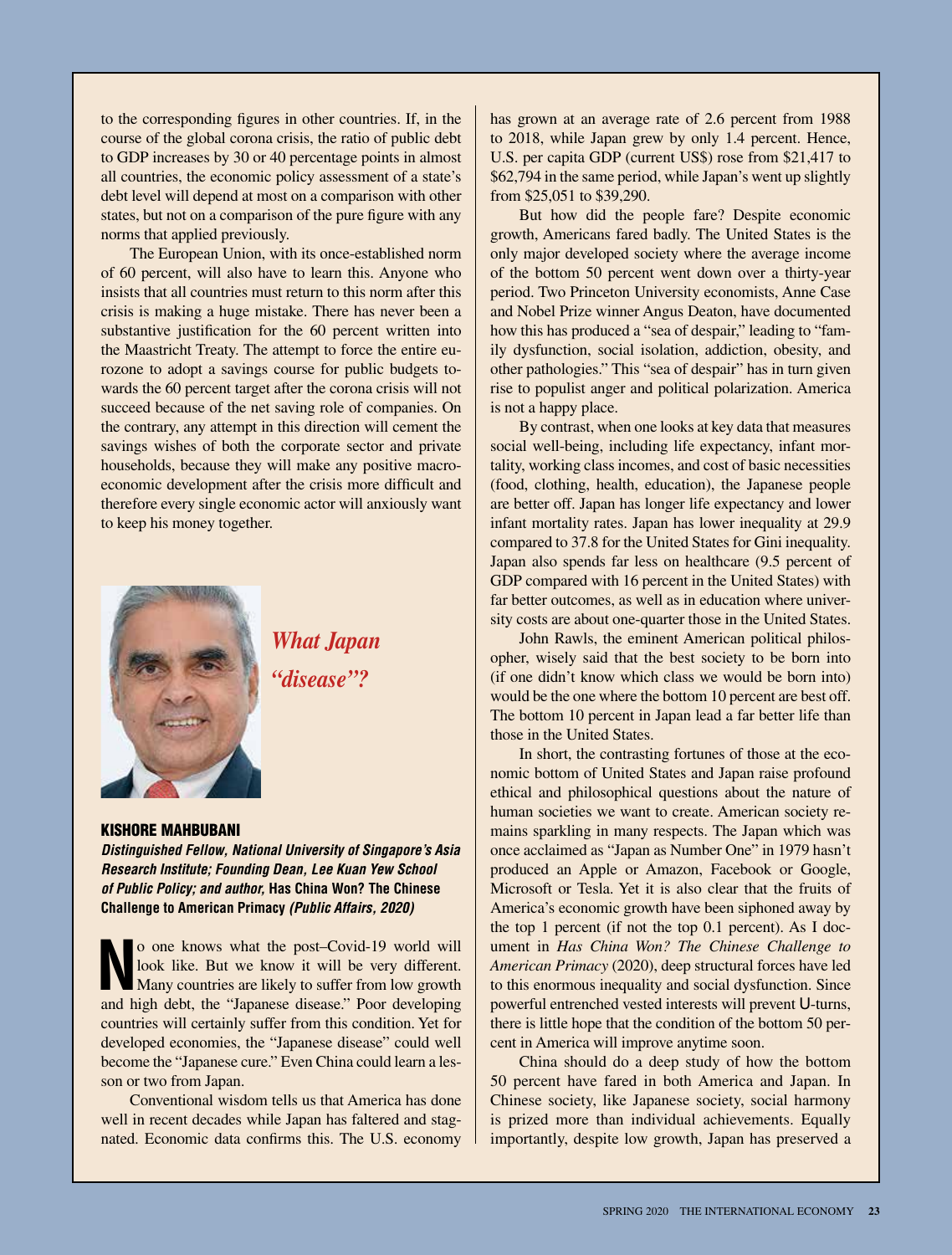society with social harmony, a focus on deeper meanings of life, including beauty, care for environment, and self-reflection, as well as a deep sensitivity to fellow citizens. No human society is perfect. Yet the balance that Japanese society has generated between meeting our material and non-material needs is a model worth studying and emulating, even for China.



*The key factor is demography. Demographic trends tend to be highly predictable.*

LORENZO BINI SMAGHI *Former Member of the Executive Board, European Central Bank*

**P** rior to the Covid-19 crisis, several indicators were suggesting that most advanced economies were gradually moving in a direction similar to that experienced by Japan over the last two decades, with slowing growth, low inflation, and low—in some case even negative—interest rates, and with fiscal and monetary stimuli that end up in an increasing proportion of public debt being held by the central bank. The crisis is likely to accelerate this trend. The shock to the world economy should reduce capacity utilization below potential for several years. The pick-up in activity is expected to be gradual and the excess of savings over investment will persist. The preference for liquidity and the high risk aversion will prevail for a long time.

The unprecedented fiscal expansion which has been implemented in all countries after the crisis is unlikely to affect this scenario. Budgetary stimulus will certainly contribute to supporting aggregate demand, but the availability of spare resources, in terms of labor and unused capital, will not allow inflationary pressures to materialize for a long time. Interest rates will remain low, to stimulate private investment and ensure the sustainability of the much higher public and private debt. Central banks will continue to be involved in purchasing and holding assets in order to accommodate the high preference for safer and more liquid assets and to counteract spurts of market volatility that could stress credit spreads and produce negative consequences for the real economy.

The underlying weak economic growth will not allow a quick reduction of the higher levels of debts. On the other hand, restructurings or defaults would produce major contagious effects on the financial system that the world economy cannot afford. The recovery after the crisis cannot be impaired by financial instability.

This implies that the economy will run at a lower level of efficiency for several years, with many surviving companies and financial institutions being kept in the market through the help of public support and very low interest rates. Restructuring will be possible only when the economy becomes sufficiently strong to absorb the shock, which may take quite some time.

Can we call this scenario a disease? It largely depends on the alternative. The key factor in determining whether an alternative will exist is demography, which commands not only the excess savings and low risk aversion but also the political choices that societies will take and tolerate. Demographic trends are slow to change and tend to be highly predictable.



*The risk of a global "Japanification" has increased but is by no means a foregone conclusion.*

STEFAN INGVES *Governor, Sveriges Riksbank* 

**f f** apanification" is a concept that is multifaceted and not always well defined. To simplify, I would like to narrow down the question somewhat to address apanification" is a concept that is multifaceted and not always well defined. To simplify, I would like monetary policy issues in particular: "Does monetary policy around the world risk facing the same situation as in Japan, where with a policy rate close to the lower bound it is a struggle to raise inflation and inflation expectations?"

Since *TIE* asked the question three years ago, the debate on "Japanification"—or "secular stagnation," which is basically a synonymous or at least a very similar concept—has intensified. Before the corona pandemic struck globally, at the American Economic Association's Annual Meeting in January, former ECB President Mario Draghi and others warned of a similar phenomenon, mainly in Europe—although he also stressed that such an outcome was by no means a foregone conclusion.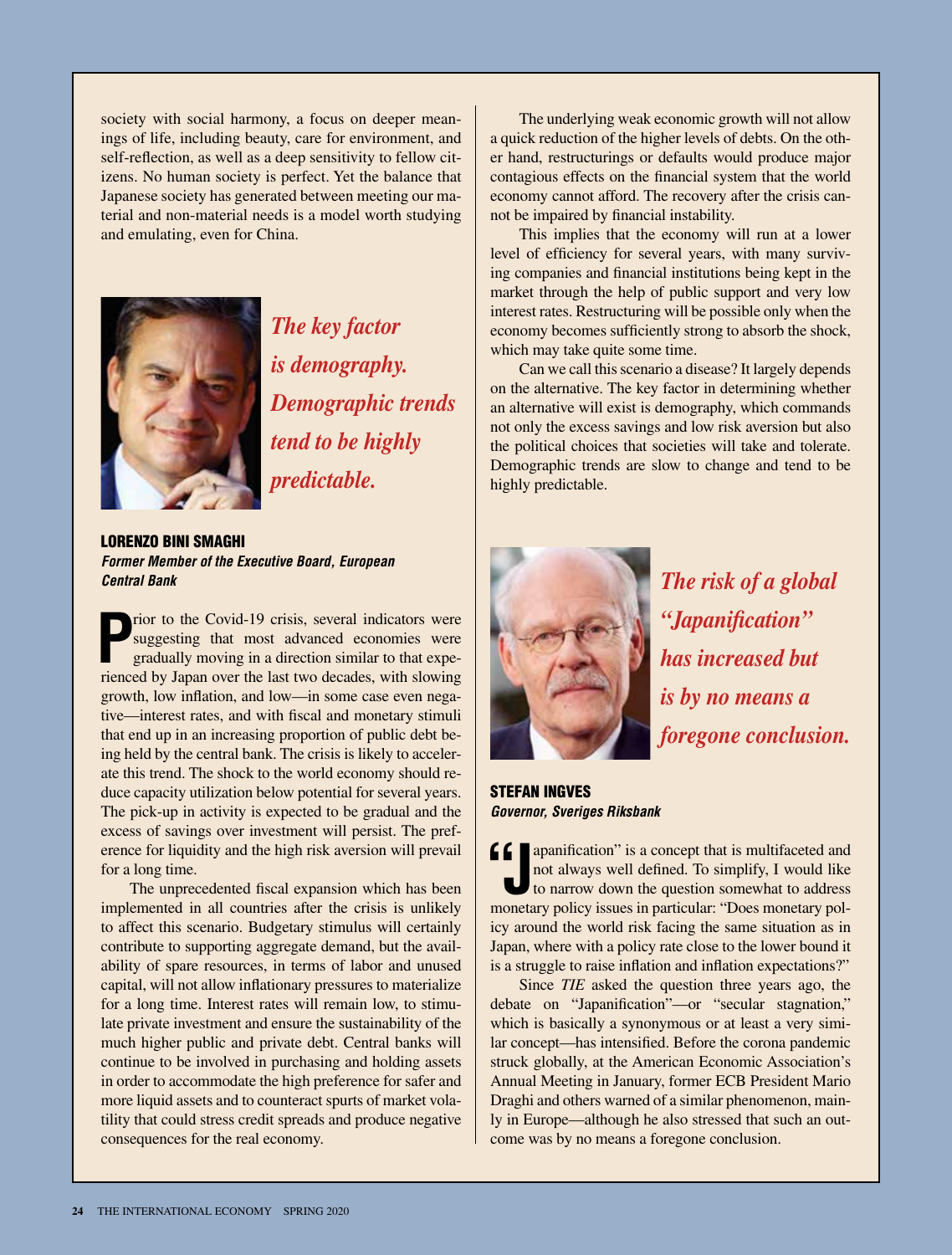The problem for monetary policy is that the combination of a very low real equilibrium interest rate and very low inflation expectations will result in low nominal interest rates on average. The scope for lowering the policy rate in bad times will then be very limited, as it will hit its lower bound sooner. Even before the pandemic there were concerns that the scope for lowering policy rates was not enough to counteract the recession that everyone knew would come sooner or later. This was also an issue in the United States, despite the Federal Reserve being able to raise the policy rate above 2 percent.

So now a recession is rapidly on its way, with a force and in a form that no one could have guessed as recently as six months ago. Those central banks that had raised their policy rates have cut them rapidly, and in most countries the policy rate is now at, or very close to, the perceived effective lower bound. In that sense, more central banks have found themselves in the same situation as the Bank of Japan.

What will happen in the coming years depends on how the pandemic will affect the prerequisites for monetary policy. Different scenarios are possible, both for the real equilibrium interest rate and inflation. It may be that huge government spending and borrowing will reduce the surplus in savings and lead to a rise in real interest rates. At the same time, it is also possible that a high degree of uncertainty will persist after the pandemic has petered out, resulting in high precautionary savings for many years to come. As for inflation, there is concern in some quarters that large increases in fiscal deficits and central bank balance sheets will result in high inflation. An alternative scenario that more people seem to believe in is that factors such as high unemployment and high precautionary savings will contribute to muted inflation in the coming years, perhaps a bit below central banks' targets. The risk here is that long-term inflation expectations will also fall and become entrenched at low levels.

There are, of course, other ways to conduct monetary policy, not least by the measures introduced after the financial crisis, which we by now probably should stop calling "unconventional." We know that they work, but the experiences of them are more limited than those of setting the policy rate. Moreover, monetary policy is not "the only game in town." But even if fiscal policy can be an efficient tool for counteracting recessions, it can hardly be given the task of maintaining confidence in an inflation target.

So yes, there is still a risk that many central banks will have to deal with the monetary parts of economic policies similar to Japan's, and the pandemic has probably increased this risk. Like Mario Draghi, I would like to stress that a "Japanification" is by no means a forgone conclusion. But what is pretty certain is that monetary policy around the world will face considerable challenges in the coming years.



*Even if we do get things right, we will not turn our economies into Porsches, but at best into Volkswagens.*

#### LUDGER SCHUKNECHT

*Deputy Secretary-General, Organisation for Economic Co-operation and Development, and former G20 Deputy and Chief Economist, Federal Ministry of Finance, Germany*

There is indeed a high probability that our economies will continue plodding along when the crisis dust has settled. We will see low economic and productivity growth, constrained by population aging and high private here is indeed a high probability that our economies will continue plodding along when the crisis dust has settled. We will see low economic and productivity and public debt.

We can master these headwinds and maintain stability with the help of reasonably well-functioning markets and sustainable policies. But there is a risk of a much less benign scenario, and instability could be stoked by three factors that may mutually reinforce each other.

First, debt accumulation and zero interest rates can continue for a long time—much longer than we thought a decade or two ago—but not forever. There is a macro financing constraint that will bite at some point. But we do not know when it will hit. Inflation may not stay ultra low. The forces that reduced price pressures for three decades may now be reversing—for example, as post-covid value chains may deglobalize. In the long run, the global savings-investment balance may change as populations in advanced and emerging economies age (witness the strong decline in household savings in Japan in the past twenty-five years). Stability will be most at risk when low growth and high debt prevail and come together with higher inflation *cum* interest rates.

Second, who is seen to benefit from crises and cheap money? Here, perception is often reality. Bankers profited in the boom and were saved in the bust. Asset owners are now bailed out again. This is not good for social cohesion and popular support of the market economy model, even if our systems today are often more social and redistributive than at any point in history (witness record social spending).

Third, the nature of our economies is at risk of changing. We seem to expect public insurance from financial to corporate to social challenges. This is more than governments can reasonably do. And incentives to build buffers and limit risks have thereby declined. We need the Schumpeterian process of creation and destruction;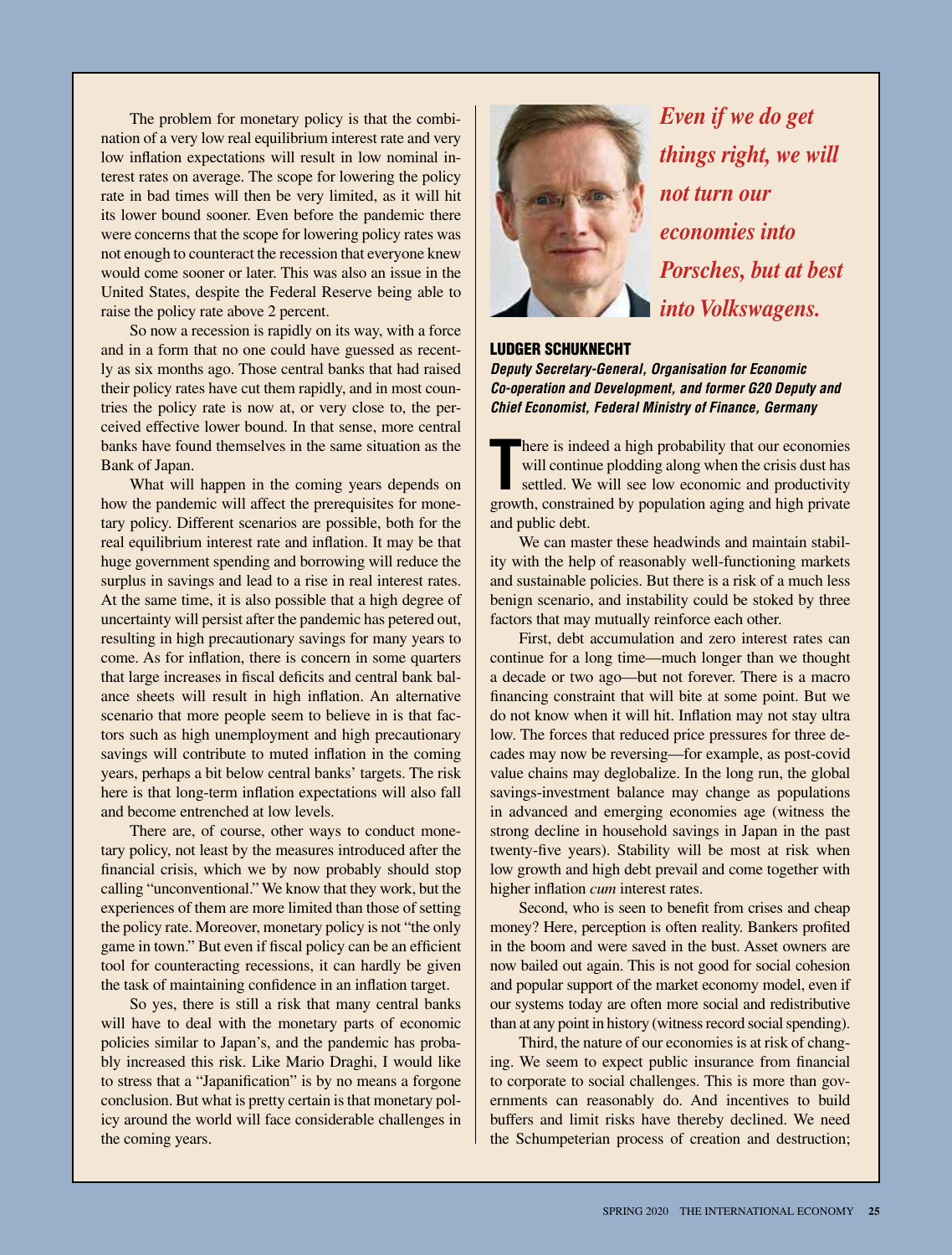zombie firms and banks are not a sign of responsibility and economic dynamism.

As regards growth, structural reform should be the way to rebuild confidence and incentives and master the digital transformation that this crisis will speed up. More sustainable macro policies will also help. Tax incentives favoring debt over equity should go.

What to do about public debt? Some economists do not seem to mind and believe that an orderly deleveraging of government debt via financial repression/inflation is possible. But do we have the knowledge or ability to engineer such processes? Some believe that governments can default in an orderly manner. But can this be orderly, especially for large, systemically relevant countries?

Economic history and reform experiences show that comprehensive fiscal and structural reform are the way to go to boost growth, reduce debt, and maintain stability. Many countries have successfully done this. Ireland, Portugal, and Spain were the latest examples after the euro crisis. Such programs succeed but they take time—there is no reason to discredit them as seems the temptation now.

Even if we do get things right, we will not turn our economies into Porsches but at best into Volkswagens. Still, fasten your seat belts!



*The great risk is productivitydamaging conservation.*

#### OTMAR ISSING

*President, Center for Financial Studies, Goethe University Frankfurt, and founding Member of the Executive Board, European Central Bank*

**A** s a consequence of the corona crisis, the euro area economy is falling into the deepest recession since its start. Governments and the European Union have reacted forcefully with huge programs of subsidies, credit, guaranties, and of public partnership. Deficit spending on a grand scale will contribute to stabilizing demand. The European Central Bank has started a special asset purchases program and has offered additional lending facilities at negative interest rates implying massive subsidies (banks can get funds at rates which are up to 50 basis points below the rate at which they can deposit funds at the central bank).

The statement that the dimension of a crisis determines the size of the chance to improve policies thereafter exists in various forms. The dramatic corona crisis would therefore entail a tremendous chance in the sense of economist Mancur Olson to overcome the manifold entrenched impediments to economic activity and start a revival of the economy. However, analyzing the policies already adapted and/or announced, it would need a lot of optimism to expect such a result.

In times of great crisis, the state is called upon to counteract the manifold negative effects for all spheres of society. Governments react not only by spending huge amounts of money but with all kinds of direct interventions in markets. When companies seen as systemically relevant such as airlines are in danger of insolvency, nationalization or partial state ownership will be enacted.

Overall, the role of the state in the economy will substantially increase. The corona crisis has revealed dangerous gaps in the health systems of all countries. To establish an intelligent system of greater security in this field is a daunting challenge. However, politics will hesitate to renounce the gain in power due to some interventions once the economic downturn has receded. All kinds of new ownership in the form of state holdings or partnerships in key industries will hardly result in higher productivity. In the low-interest-rate environment, weak banks and via their lending weak companies were already being kept alive. While the zombie problem so far has been relevant for only a small number of countries, this effect might become stronger in the future euro area economies, not least due to policies enacted during the crisis. On the one hand, emergency programs implemented in the middle of the corona crisis unavoidably will also keep companies alive that were in difficulty before. Generous lending, guaranties, state aid, and asset purchase programs by the European Central Bank often "rescue" shareholders and creditors and shift the credit and income risk to taxpayers. They dis-incentivize a quick and orderly reduction of debt overhangs via a program of debt relief. In an environment of dramatically increased public and private debt, the European Central Bank might be trapped by fiscal and financial dominance and continue its massive asset purchases and low interest rate policy beyond the time of economic recovery. On the other hand, political pressure to secure employment will induce governments to continue support for large companies in which they are invested, which would otherwise go bankrupt.

No doubt there will be sectors of the economy where the experience of digitization and other innovations during the crisis will bring substantial gains in productivity. However, there is a great risk that Schumpeterian constructive destruction with strong benefits for growth will not dominate, but instead productivity-damaging conservation.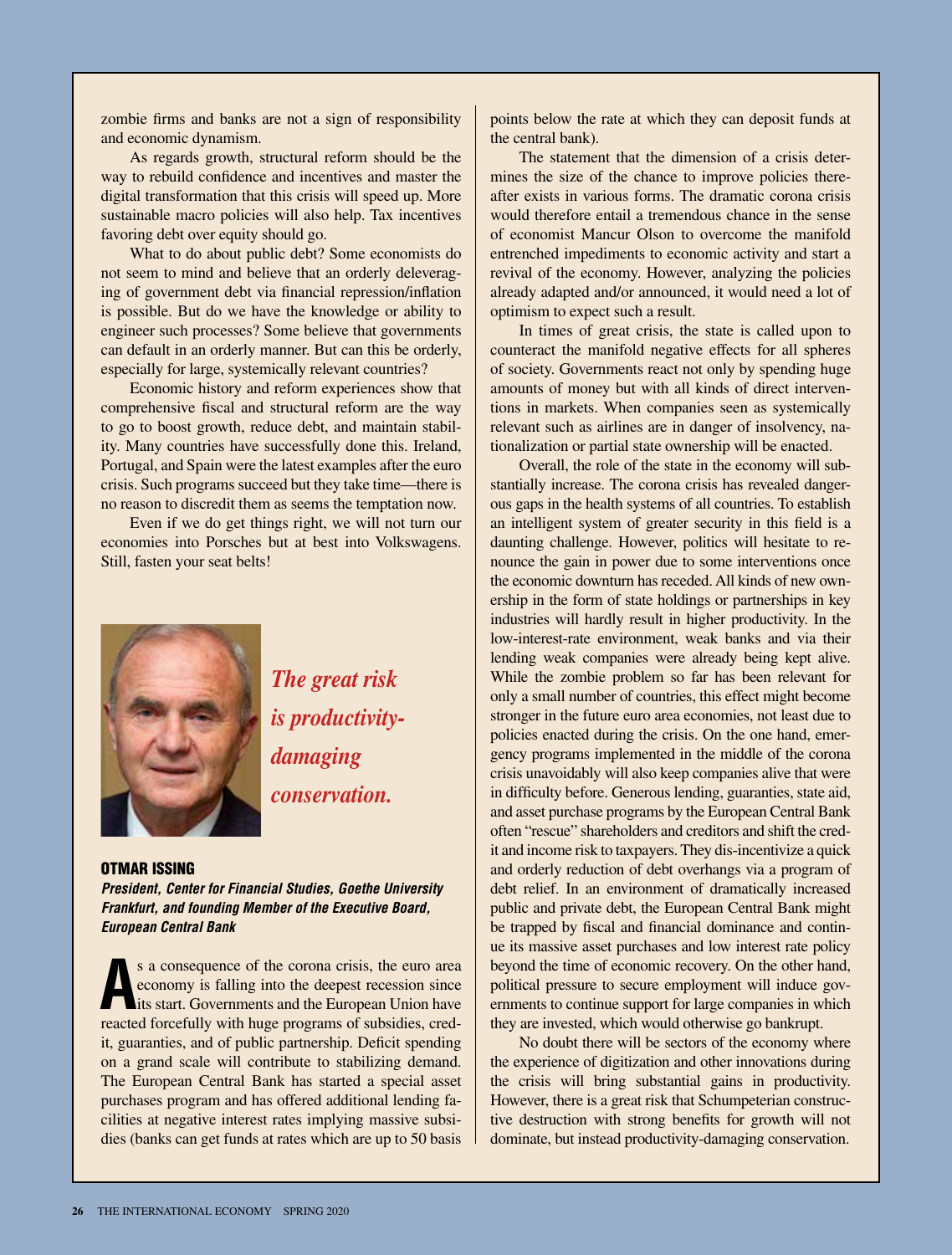

*Given the "headwinds" that debt poses to growth, the global economy will "fall into an extended low-growth funk" unless this problem is addressed.*

WILLIAM R. WHITE *Former Economic Adviser, Bank for International Settlements* 

The global economy is a complex, adaptive system, similar to other systems in nature and society. All these systems suffer non-linear breakdowns with a regularity determined by Power Laws. In the economy, he global economy is a complex, adaptive system, similar to other systems in nature and society. All these systems suffer non-linear breakdowns with a debt accumulation has often been the crucial factor leading to such breakdowns.

Today, the global economy is more exposed than ever. Prior to the Covid-19 pandemic, it already had worrying preconditions. According to the Institute of International Finance, the ratio of debt to global GDP rose from 280 percent in 2007 to 320 percent in 2019. Then the pandemic struck, along with "social distancing," reducing output and the underlying capacity to service debt. In response, both monetary and fiscal policies were eased significantly. While providing life support to an ailing patient, this easing has significantly worsened the underlying preconditions. Debt levels, both private and public, threaten to rise much higher in both advanced and emerging market economies.

Given the "headwinds" that debt poses to growth, the global economy will "fall into an extended low-growth funk" unless this problem is addressed. Only three solutions are possible. First, raise the rate of real growth to make debt service more manageable. Second, restructure existing debt in an orderly way. Third, raise inflation to some moderate level to reduce the burden of debt in real terms. Unfortunately, each of these solutions has risks and is subject to "power politics."

Raising real growth, against a backdrop of high debt, is almost an oxymoron. Fiscal and monetary expansion work to increase demand today, but only by making it harder to do tomorrow. Monetary easing is further constrained by the zero lower bound and the risk of unintended consequences. Aggregate supply will be held back by declining work forces in most parts of the world and protectionist threats to global supply chains.

A second possible solution is orderly debt reduction through cooperative agreements between debtors and creditors. This is the least unpalatable of the alternative solutions. However, it will be strongly resisted by creditors, not least powerful financial institutions and overstretched pension funds. The near-term prospect could then be a disorderly process of debt-deflation in which deflation compounds the difficulties of debt service. Ironically, creditors would lose far more from such a process than from an upfront recognition of debts that are unserviceable.

Trying to raise inflation moderately to cut the burden of debt also has limitations. If macro policy no longer works effectively to raise real growth, through what mechanism would it raise inflation? Moreover, if inflation does rise, can interest rates be held down sufficiently to get the benefit of a reduced real service burden? So this strategy might work, but it also might not. If not, the likelihood is that the official sector would then "double down" on fiscal and monetary expansion, encouraged by the creditor lobby. The danger this poses, as in all complex systems, is that some tipping point might eventually be reached. Inflationary expectations, inflation, and longer rates might rise suddenly to very high levels. We have seen this repeatedly in history, with fears of fiscal dominance always the root problem.



*Japanification is a global phenomenon.*

JOSEPH E. GAGNON *Senior Fellow, Peterson Institute for International Economics*

apanification, also known as secular stagnation, is a global phenomenon. The main cause is a declining birth rate, but productivity growth also has slowed in many countries for various reasons, and another conapanification, also known as secular stagnation, is a global phenomenon. The main cause is a declining birth rate, but productivity growth also has slowed tributing factor may be a shift to economic activities that require less physical capital. Secular stagnation implies a trend decline in the economy's equilibrium real interest rate. For central banks that are slow to recognize and respond to this trend, the outcome is undershooting of inflation targets and persistently high unemployment: the classic symptoms of Japan's disease. The Bank of Japan's about-face under Prime Minister Abe since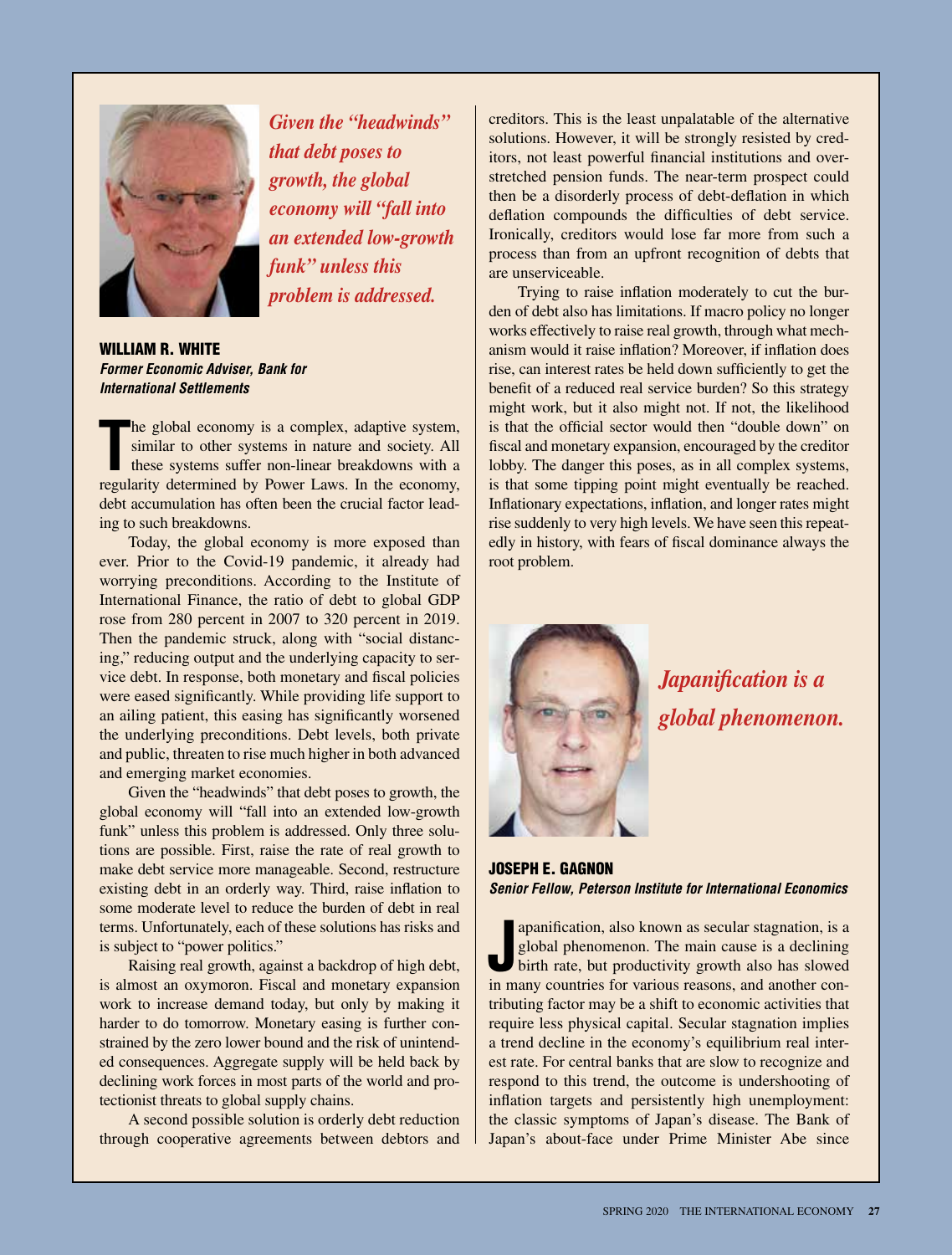2013 had partially ameliorated these symptoms before Covid-19 struck.

The Covid-19 global recession is unlike anything the world has seen before. It is too soon to predict the pattern of recovery, which will surely depend more on the nature of the virus and the progress of medical research than on economic policies. But if an effective vaccine becomes available, a return to something like normal should be possible. People will be willing to return to crowded theaters, restaurants, subways, and airplanes after they have been vaccinated. They may be more sensitive to news of any new infection breaking out somewhere in the world, but the pressure to report outbreaks quickly will intensify, the policy response will be faster, and the public will have news of looming threats weeks and even months before they circle the globe. If a pandemic this rapid and deadly happens only once in a hundred years, it is probably not going to force a total overhaul of our economic structures and way of life.

Some will point to the massive rise in debt, especially public debt, as a threat going forward. That is misguided. The transfers that drive the debt increase are essential to supporting household consumption and the survival of businesses of all sizes. A wave of bankruptcies would make recovery impossible and only serve to perpetuate our poverty. Moreover, the jump in government bonds will be seen as a valuable asset in private hands once consumers are ready to spend again, encouraging a more rapid recovery and perhaps even reversing some of the decline in interest rates caused by secular stagnation.

Rather than accelerating Japanification, the policy response to Covid-19 may end up providing a modest, but perhaps temporary, reprieve.



*The whole developed world appears to have caught the Japanese disease of the 1990s.*

ANDERS ÅSLUND *Senior Fellow, Atlantic Council*

**T** he whole developed world appears to have caught the Japanese disease of the 1990s, and it is likely to last. Arguably, Europe got infected in the global financial

crisis and was never cured. Now the United States has fallen ill. The Japanese disease is so long-lasting because it has several dimensions. It involves financial crisis, excessive public and private debt, and demography.

In 2008–2010, several EU countries experienced bursting housing bubbles, banking crises, and public debt crises. The European Union and government responded by pouring money on the crises, but doing too little about the underlying structural problems, leaving the EU public debt at 82 percent of GDP at the end of 2019, while GDP growth averaged 1.0 percent a year from 2009–2019.

The European Central Bank opted for massive quantitative easing, bringing down interest rates to around zero, but inflation refuses to rise to the desired level of 2 percent a year. Having adopted a Japanese zombie economy, the European Union appears to suffer from ever-less innovation. There is no obvious reason to presume that the European Union will be healed from its very own Japanese disease.

Until March 2020, the U.S. situation looked so much healthier. The country enjoyed long-lasting growth averaging 1.8 percent from 2009–2019, almost twice the EU growth rate. Until recently, U.S. Treasury yields were decent, but now they have collapsed to a European level.

Other indicators look worse. The actual U.S. public debt at the end of 2019 was far higher than in Europe at 107 percent of GDP. Unfortunately, U.S. commentators use the misleading term "public debt held by the public," giving the U.S. Treasury the benefit of the Social Security Trust Fund, but that should be seen as a contracted federal obligation. U.S. unemployment is skyrocketing and set to reach 20 percent of the active labor force by the end of the second quarter.

While the Europeans are providing social benefits to workers on their jobs, keeping private enterprises intact, the current U.S. policy is to concentrate funding to the biggest and richest enterprises, letting people and small- and medium-sized enterprises fall by the wayside. Just like Japan, the United States seems to have pursued a crisis policy that concentrates all the wealth in a limited number of big, tired monopolies, also known as zombies.

With its relentless subsidization of the biggest corporations, the current U.S. administration is likely to outdo the European Union with larger government subsidies, a far-larger public debt, little investment, and low growth. Having blocked immigration, the United States is set to age like Japan and Europe, which will restrict demand and thus investment.

What is the U.S. government likely to do? My bet is financial repression, as Carmen Reinhart has coined the term: low interest rates and Federal Reserve purchases of public debt to erase it, leading to big, tired, zombie companies and minimal growth.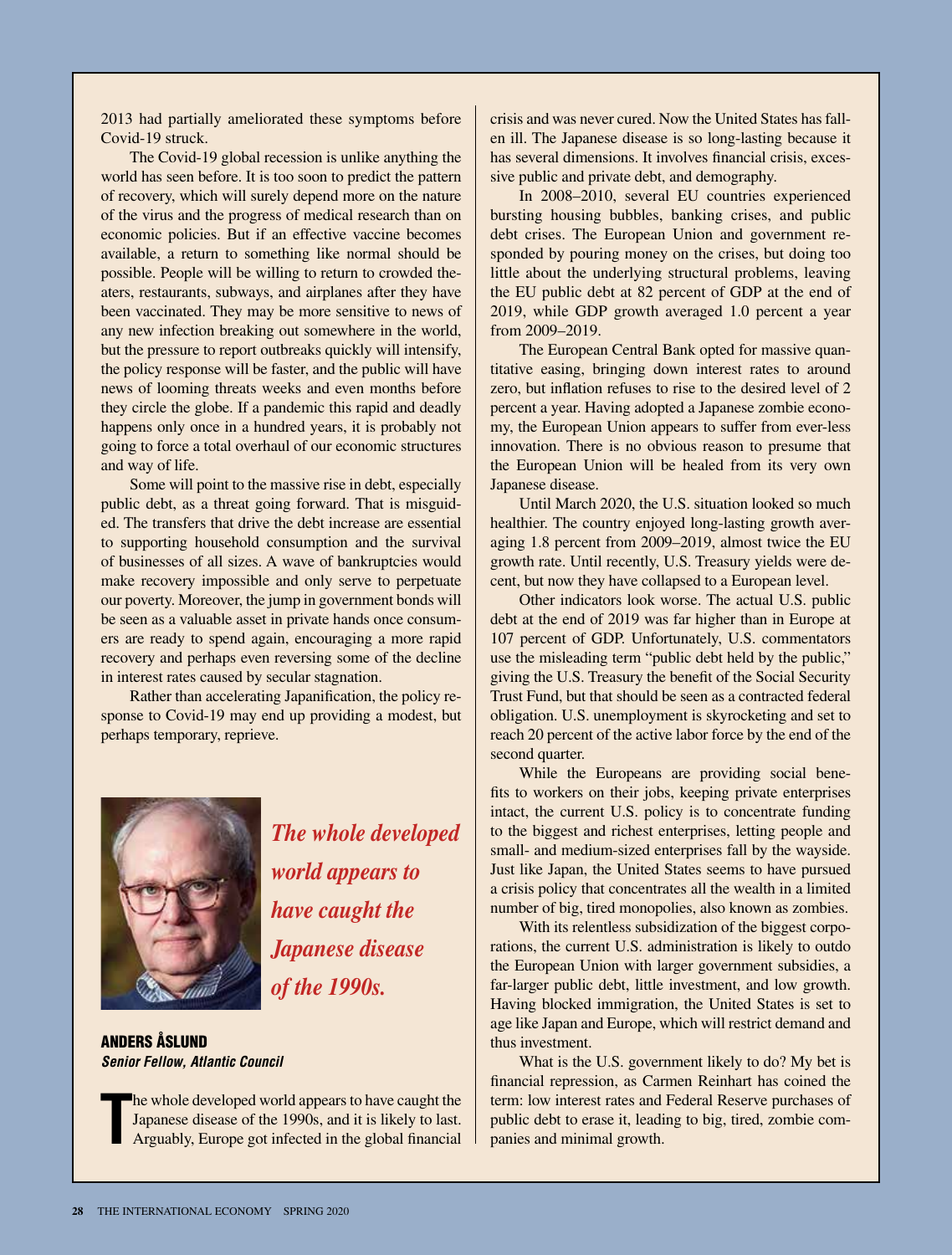

*Japan has been surprisingly proactive.*

ANDREW DEWIT *Professor, School of Economic Policy Studies, Rikkyo University*

**J** apan's pre-eminence as the most challenged major economy abruptly appears uncertain. There is an accelerating diffusion of the Japan Disease's mix of macroeconomic, demographic, and other morbidities. apan's pre-eminence as the most challenged major economy abruptly appears uncertain. There is an accelerating diffusion of the Japan Disease's mix Now that so many countries are turning Japanese, perhaps it's instructive to examine what Japan has been doing about its afflictions. Certainly Japan is waging a surprisingly aggressive campaign against Covid-19; so much so that in the May 7 *Financial Times,* the former head of the UN Framework Convention on Climate Change, Christiana Figueres, included Japan among the few countries that "acted in line with the risks."

Japan's fiscal policy is similarly proactive. Wary of wasting yet more money, the Japanese invest in smart projects to reduce the cost of crucial public goods; diversify access to the thirty-odd other critical raw materials essential to any new economy; further decarbonize the energy economy; and bolster multilateral collaboration. Indeed, while most other countries are still debating whether to aim at a "green recovery," Japan already is.

The evidence includes Japan's largely misunderstood fiscal stimulus. As of April 20, Japan's Covid-19 fiscal countermeasures total ¥117.1 trillion (about US\$1.1 trillion). Most media commentary dismissed the headline total as exaggerated, pointing out that much was not new finance, but rather built on Japan's ¥26 trillion fiscal stimulus from December 2019. This criticism deflected attention from the spending's content and its role in framing ongoing efforts. To be sure, the December stimulus had nothing to do with Covid-19, *per se.* Rather, it focused on all-hazard resilience in the wake of unprecedented floods, blackouts, and the other shocks during 2018 and 2019.

Hence, the December 2019 stimulus had three pillars: National Resilience Plans and disaster reconstruction; economic risk countermeasures; and "Post 2020 Olympic Games" legacy investment in 5G and other elements of Japan's "Society 5.0" industrial policy and sustainable development goals.

Japan's National Resilience Plans are underpinned by the idea that "coping with climate change is also conducive to disaster prevention," and the Society 5.0/ sustainable development goals initiatives explicitly target zero-emissions technology (such as natural refrigerants), energy efficiency, and related decarbonization. And though the now-postponed Olympic Games may never be held, that hardly means the legacy investment in critical infrastructure is squandered.

By April, Japan's initial fiscal stimulus was more than quadrupled, with additional spending on National Resilience, sustainable development goals, and Society 5.0. The package also included ¥15 trillion for restructuring supply chains to re-shore or at least further diversify (for example, among ASEAN countries) the production of a host of critical raw materials. Moreover, consistent with the December 2019 approach, the April package ramps up the efforts on digital transformation, decarbonization, and other measures specifically to reduce the risks of future pandemics. The package also emphasizes sustainable development goals-style multilateral engagement on overseas water systems, public health, and other critical infrastructure via Japan's aid agencies plus the International Monetary Fund, the World Bank, and other multilateral institutions where Japan has a record of close collaboration.

Japan's recipe for resilience may not be a panacea, but it certainly alleviates several rapidly spreading symptoms.



*Our fate could be a lot worse than Japan's—a loss of trust.*

#### IVO WELCH

#### *J. Fred Weston Professor of Finance, Anderson School at University of California-Los Angeles*

**C** essential trust our economy needs to function. ould we suffer a fate as bad or worse as that of Japan—low inflation, wage growth, productivity? I am afraid our fate could be a lot worse if we lose the

We are indeed fortunate that the world has so much trust in the power of our Federal Reserve that it has not been panicking. This has prevented a self-fulfilling prophesy, in which all of us believe in the breakdown of our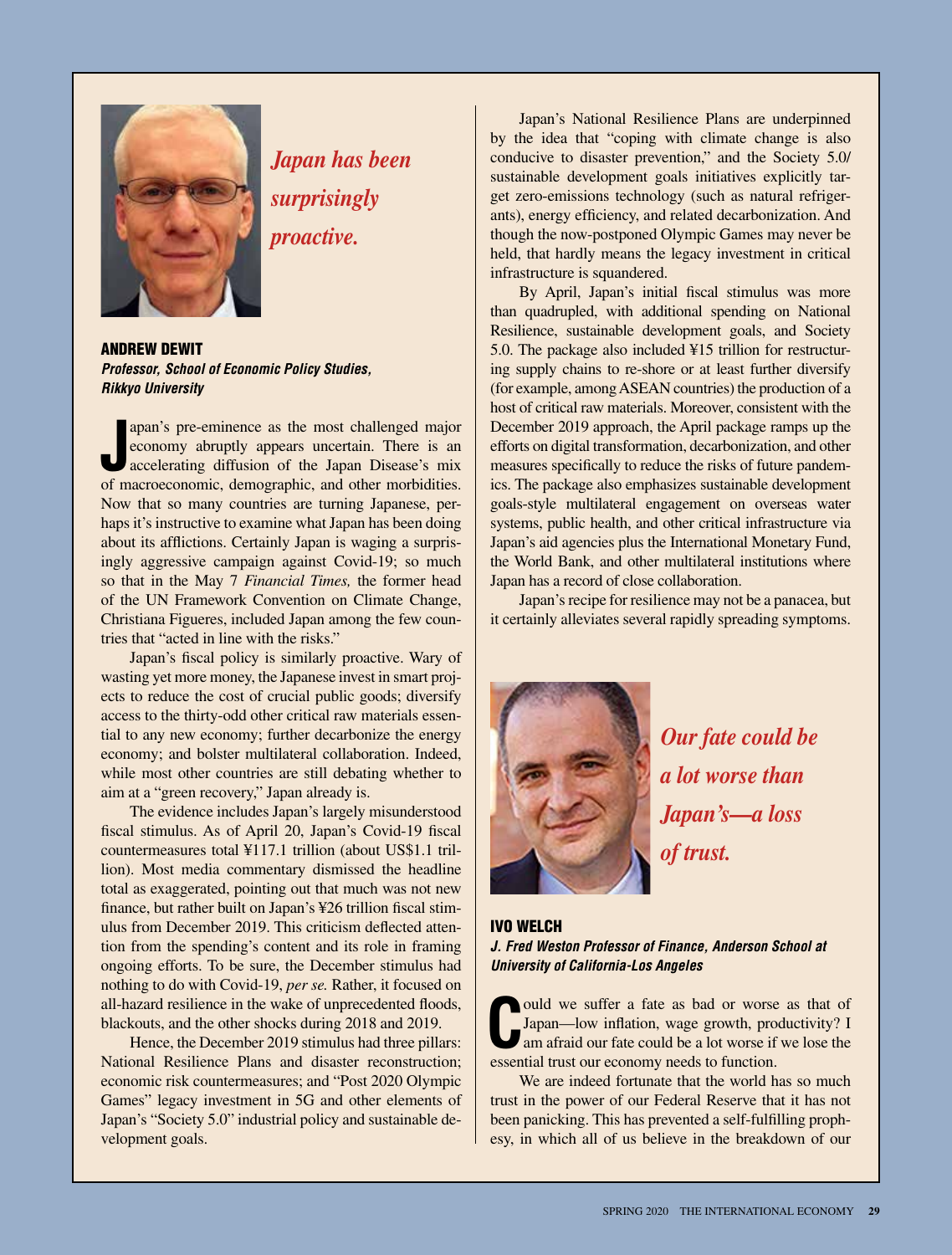economy, retreat to preserve ourselves, and as a result suffer exactly such a breakdown.

Money, too, is all about a self-fulfilling prophesy of trust. Tinker with that trust through capricious economic policies and inflation will surely follow—in the extreme, destroying money as a viable medium of exchange.

Credit is based on the confidence that a debtor will repay. If creditors believe that they will be repaid on good terms, default premiums can be low and debtors will be able to repay. But if creditors believe that they may not be repaid, the interest rate may rise to the point where debtors can no longer afford to repay.

In short, our economy is built on trust—trust in the economic system, in the government, in the central bank, in the medium of exchange, in the ability of the government to repay its obligations on the expected and promised terms, and in the future. This trust is maintained in an equilibrium. Without it, modern economies collapse.

What can governments and central banks not do? There is a simple "summing-up constraint." Collectively, we can only consume what we produce. If we do not make stuff that allows us to live better, we cannot live better. But governments rarely invent the kinds of new technologies that raise our standard of living and make our lives better. Of course, they can try to redistribute towards activities that are more likely to increase our collective pie—especially when there are public externalities that limit private companies. Without any education and research sponsorship, we would be worse off. But the overall government track record is spotty; and even where it does good, it does so far less efficiently than it should.

The Japanese problem is not one of misguided monetary policy or deflation. It is much more basic. Japan has failed to create the great technological and social inventions that would have made its next generation better off than the last.

The U.S. problem is different. We have been pulling the most talented minds from all over the world to our U.S. universities (although this is now under threat). We have excelled in inventing the future.

Our problem is that we are collectively heading for far worse than the Japanese disease. I am worried about loss of trust, most urgently the trust of our creditors. Right now, they are so confident that they charge us almost no interest. But how realistic is it for our creditors to be repaid on the terms they expect? The following is a good steady-state sketch.

In 2019, our standing debt was about \$80,000 for each American, about the same as annual GDP. The average American earned \$56,000 per year, paid \$17,000 per year in taxes, and borrowed a deficit of \$3,000 per year. By the end of 2020, our national debt will likely reach around \$100,000 per person, to be paid for by the

steady-state "good-times" income tax receipts of about \$17,000 per year.

Well, no! Assuming that Social Security, Medicare, and debt repayment are untouchable, we only have about \$10,000 per year to repay debt and interest. If defense is untouchable, too, only about \$7,000 per year. As the baby boomers begin to retire, the amount drops to about \$2,000–\$4,000 per year. These discretionary tax receipts also have to cover education, welfare, research, and so forth, plus more interest on more debt. In the best of years, the debt-to-GDP ratio has increased by about 3 percent per year, doubling about every twenty-five years.

How long can this go on? Our creditors' confidence today implies that they believe the United States will either enjoy long-term GDP growth in excess of 5 percent per year, and/or raise income taxes by 20 percent, and/ or cut all discretionary government spending—or that the government will not make good on their promise to them (for example, by inflating their debt away).

Unless we can stabilize our debt-to-GDP growth soon, our creditors can best be described as willing participants in a Ponzi scheme. Trust can maintain a Ponzi scheme for a while, but not forever. But what really worries me is that trust is a self-fulfilling prophesy—more likely to flip suddenly than to erode gradually.

How much time do we have? What if creditors lose trust in repayment or the power of the Fed? What could happen if the dollar lost trust, or the public lost trust in the economy? And who will we be able to rely on to restore trust?



*The world economy will look very different in the coming postpandemic years.*

RICHARD N. COOPER *Maurits C. Boas Professor of International Economics, Harvard University*

**J** apan has a number of distinctive characteristics: an aged and rapidly aging society, a declining population and labor force, exceptionally high public debt by the limit of the limit of the limit of the limit of the lim apan has a number of distinctive characteristics: an aged and rapidly aging society, a declining populabut all in yen and mostly owned by the Japanese public and institutions, very large net foreign assets accumulated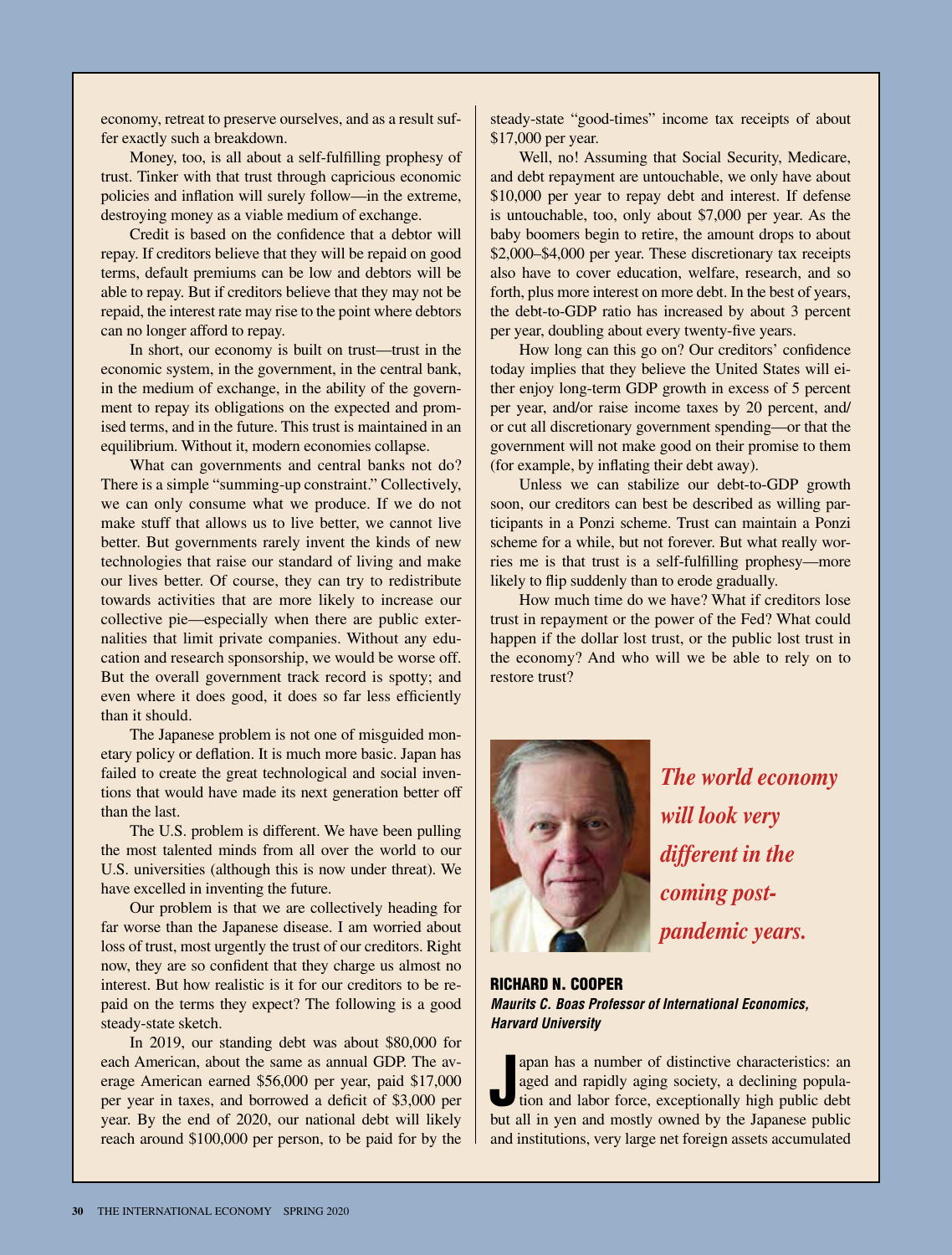as a result of decades of current account surpluses, a large under-employed well-educated female population (which Prime Minister Abe has had some success in re-introducing to the labor force), and exceptional hostility to immigration (which Japan has been exploring at the margins). Taken together, these characteristics have led to slow growth (less than 1 percent a year) over the past three decades, before the pandemic of 2020.

Other major countries have some but not all of these attributes: old and rapidly aging society (Germany, Italy, China, South Korea), declining labor force (Germany, Russia), large public debt (Italy), large net overseas assets (Germany). The eurozone also grew under 1 percent 2007–2017, having been hit by two recessions. It did well in 2018, but faltered in late 2019, again before the pandemic hit.

Then came the coronavirus-19 pandemic, leading to the sharpest drop in quarterly GDP in recorded history in the first quarter of 2020. The second quarter will be even worse for most countries, leading to the highest unemployment in rich countries since the 1930s—over 20 percent. Workers will be eager to go to work after the paid furloughs and unemployment compensation runs out, maybe earlier. Production will rise, unfinished buildings will be completed, and so forth. But some businesses will not reopen, leading to loan defaults. Fortunately, the banks are better prepared than they were in the 2008 financial crisis to deal with them.

But will the demand be there to absorb the resumed production? Some sectors have been hit so hard—particularly air travel and hospitality—that they are not expected to recover until 2022 at the earliest. Investment has been deferred and will continue to be deferred. Colleges may reopen on campus in fall 2020 (Purdue has so announced; University of California has announced most students will be remotely taught; Harvard will announce its decision by early July; all will squeeze their spending.)

Household savings have risen abruptly while economies have been locked down. No doubt there will be a surge in household spending as the lockdowns ease up, but will it be enough to absorb the increased output? Given recent experience, some increased saving may be permanent, or at least last many years. Thus at least for several years, and maybe longer, the world economy will experience a period of secular stagnation: desired private spending will fall short of desired production. One way to deal with it would be to promote infrastructure investment in developing countries, a global extension of China's new Silk Road initiative, perhaps financed by the World Bank and regional development banks, which would provide high-quality securities to absorb the higher savings. In any case, the *status quo ante* will not be restored; the world economy will look very different in the coming post-pandemic years.



*The world will not follow Japan.*

#### THOMAS MAYER *Founding Director, Flossbach von Storch Research Institute, and Professor, University Witten/Herdecke*

**I** f we mean by "Japan Disease" mildly deflationary stagnation, then my answer would be no. Many economists and market participants expect the era of low inflation to continue and in the low inflation. f we mean by "Japan Disease" mildly deflationary stagnation, then my answer would be no. Many economists to continue or even turn into an era of mild deflation. They probably assume that the sharp rise in unemployment generated by the "lockdowns" imposed to combat the corona pandemic will depress wages and prices. They regard the vast amount of money freshly created by central and commercial banks in response to the crisis as tantamount to "liquid labor," which should coagulate into new jobs instead of unleashing inflation.

However, unemployment in the lockdown has not been caused by a collapse in demand, but by work restrictions that lead to the closure of production capacities. Supply and demand therefore fall equally. Potential demand is supported by credit-financed government grants and direct bank loans. Some services cannot be made up for later, but the demand for many other goods is postponed. As long as labor restrictions continue, a demand overhang builds up (and not only for haircuts). If the work restrictions are relaxed, it is questionable whether supply will react flexibly enough to reduce the excess demand and satisfy current demand. This could be the case if the structure of demand were to remain the same after the relaxation and thus correspond to the structure of supply. However, this is rather unlikely. It is more likely that after the crisis, some goods will be permanently more in demand and others less. This will create excess demand in certain areas, while other areas will become partially obsolete. All in all, supply potential can thus decline, while demand returns to pre-crisis levels thanks to the extensive support measures taken during the crisis. Price increases and rising inflation expectations would be the consequence—unless people hoard the newly created money instead of spending it.

Many economists fear this will happen, as Grand Master Keynes warned of a "liquidity trap." In theory, this trap snaps shut when consumers expect falling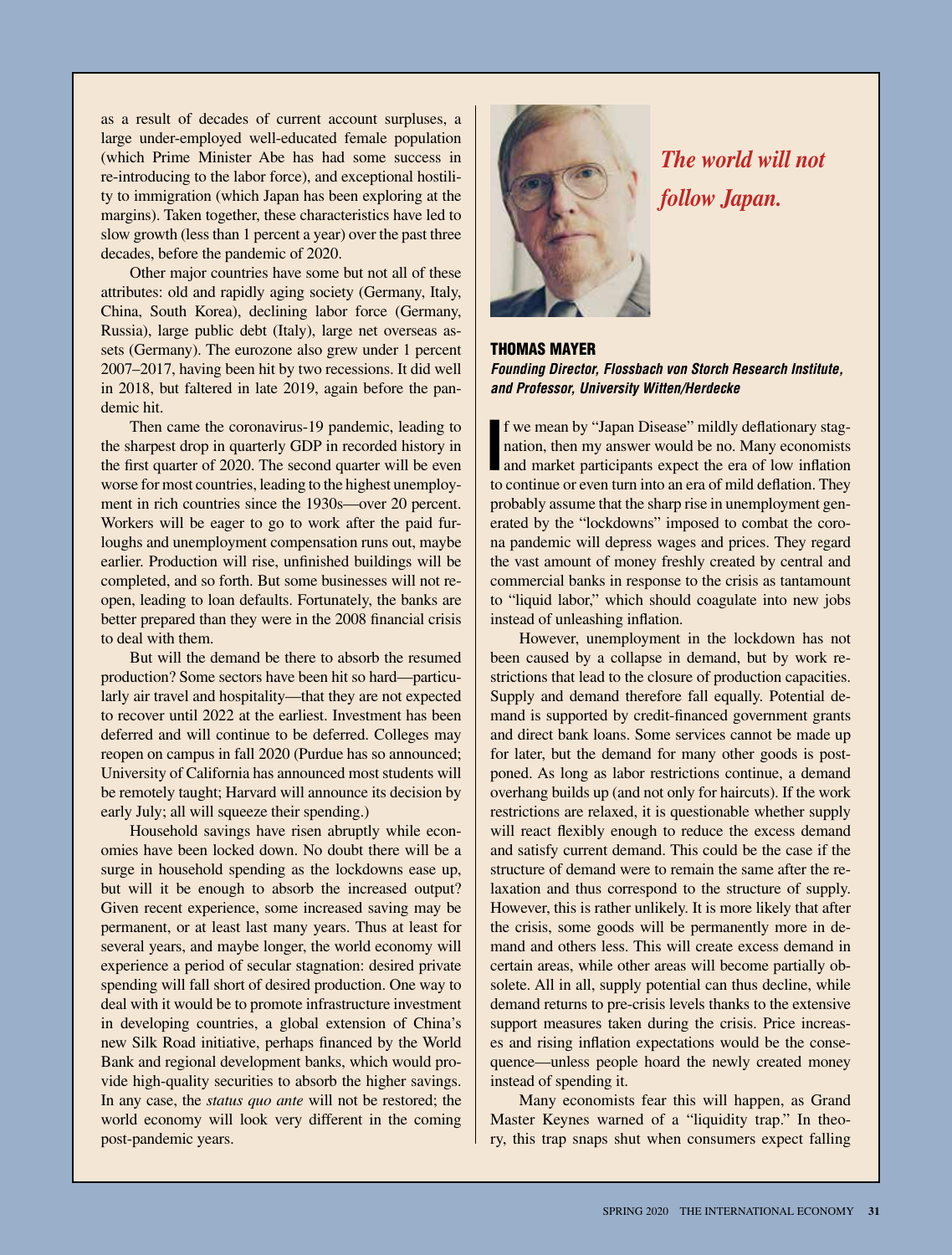prices. It is then worthwhile to buy only what is absolutely necessary and to postpone larger purchases into the future when the desired product is cheaper. Increased uncertainty about their own economic future could also prompt consumers to hoard money out of caution. In practice, however, these phenomena are rare. Prices would have to fall very quickly to get people to postpone consumption into the future. Also, as the pandemic subsides, confidence is likely to increase rather than decrease. And even if none of this is true, one thing is certain: the central banks would not hesitate to turn the money rain into a cloudburst to drive up inflation. For inflation is necessary to make the huge debt burden created in the wake of the financial and corona crises sustainable and prevent mass bankruptcies.



*The risk of the Japan disease is very real for some, a growing risk for more, and not relevant for others.*

#### JIM O'NEILL

*Former Commercial Secretary to the Treasury, United Kingdom, and former Chairman, Asset Management, Goldman Sachs International*

apan's disease of persistently weak real GDP growth is, primarily, a consequence of having a declining population, and especially a declining work-<br>force. Ultimately, economic growth is determined by apan's disease of persistently weak real GDP growth is, primarily, a consequence of having a declining population, and especially a declining worktwo simple forces: the change in the size of a country's workforce, and its productivity. If you have a young and dynamic workforce, it makes it a lot easier to have faster increases in GDP.

This is why the United States has outperformed Europe for the past thirty years, much more so than relative productivity. The same has been the case, with occasional exceptions, for the United Kingdom relative to the likes of Germany and Italy, which also have poor demographics.

In Japan's case, in addition to very poor demographics, they have not managed to boost productivity much outside their traded goods sector, nor have they especially embraced immigration, which of course, can be a substitute for a country's own weak demographics. Japan's

own growth potential is probably somewhere between 0 and 0.5 percent, which means that when there is some kind of global crisis, Japan slips into negative growth quite easily.

What is worth remembering though is that, for each individual Japanese person, their own wealth does not necessarily struggle. In this regard, over the last decade, due to various economic policy support measures, Japan recorded real GDP growth of close to 1 percent, which meant in terms of GDP per capita, or per person, Japanese wealth actually rose, perhaps as much as any other G7 country.

The debate as to whether this can be sustained, or is simply piling up more and more national debt since government spending efforts depend so highly on the Bank of Japan for finance through its purchase of government bonds (and equities), is set to continue. It is far from clear as to what the ultimate consequence may be.

Turning to other major economies to observe how similar to Japan many will be, the natural starting place for comparison should be their demographics and their productivity, and to some degree, their stance on immigration. Of the G7 countries, historically the largest democratic countries—Italy and Germany—share many of Japan's characteristics, especially Italy. Indeed, since the euro commenced in 1999, Italy has experienced stagnant nominal GDP growth, with the rigidity of the euro area's economic policy framework compounding Italy's inability to grow. In this sense, Italy is indeed a nation that suffers from the Japan disease, and Germany is probably also quite vulnerable.

Among other G7 countries over the past decade or so, Canada, the United Kingdom, and the United States have seen more favorable demographics, and until recent years, embraced immigration. But they have also experienced deteriorating productivity and therefore have become more vulnerable to the Japan disease. In terms of the current Covid-19 crisis, they must try to boost productivity in order to reduce the increasing risk of the Japan disease inflicting their economies, too.

In this regard, in recent days, I have increasingly begun to think that perhaps the time has finally arrived for the major economies to more formally adopt a new policy framework for their central banks, replacing narrow inflation targeting with nominal GDP targeting. In such a world, the central banks would be mandated to pursue monetary polices that were likely to be compatible with achieving some degree of positive nominal GDP, with the split between real GDP and inflation not prescribed. In the post-Covid-19 world, such a framework strikes me as highly desirable, not least because it would raise the probability of a so-called V-shaped recovery, but also provide a framework for reducing debt as a share of overall GDP.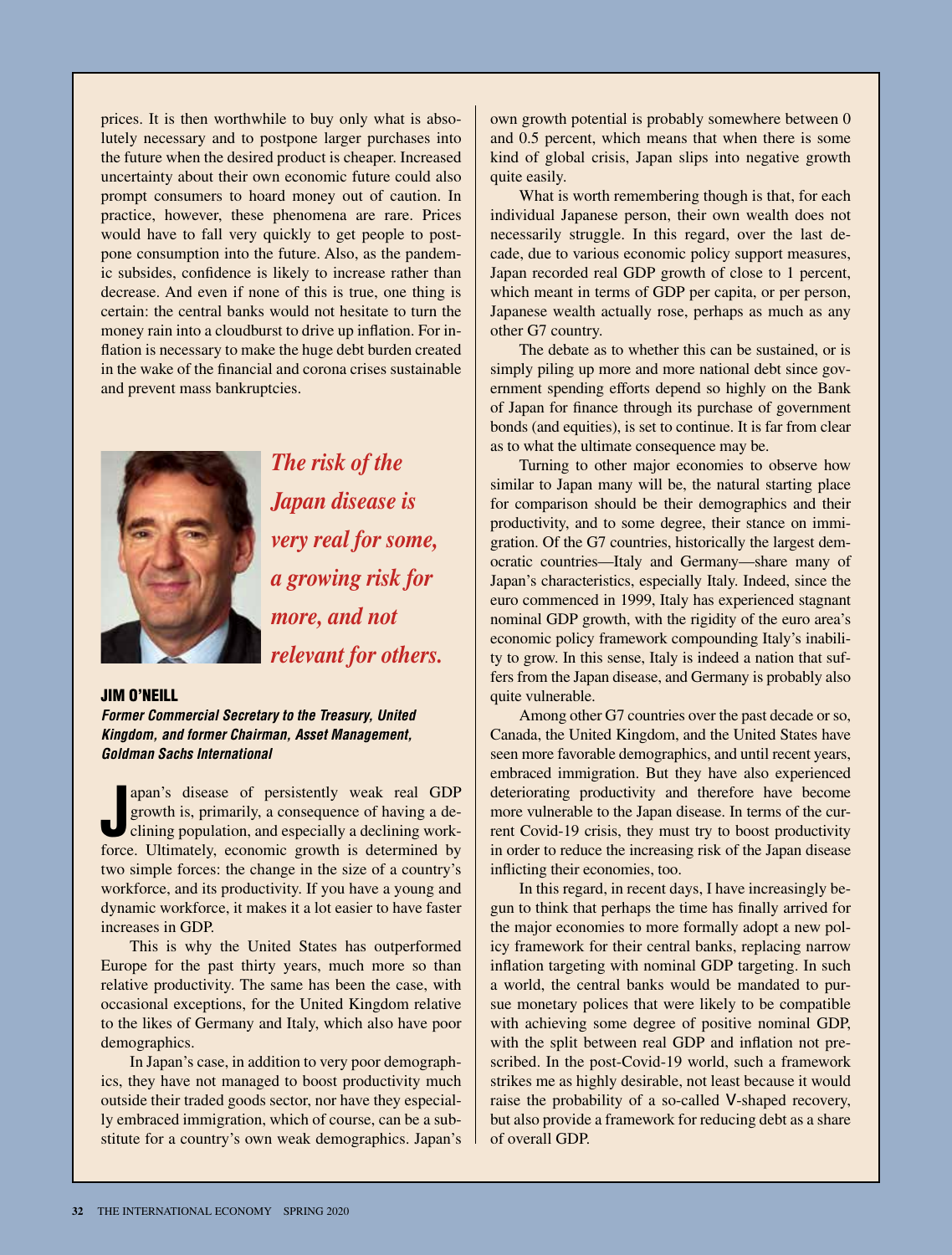As for other large G20 economies, especially socalled emerging nations, the same general parameters hold true. Russia has extremely weak demographics, and China's are not promising. Brazil is in a less worrying position, and of course, India has the best demographics of any large economy. Among other countries, Indonesia, Turkey, Nigeria, and to some degree Mexico are in a better position, and in principle should manage to avoid the Japan disease more easily than most.

So the risk of the Japan disease is actually very real for some, a growing risk for more, and almost definitely not relevant in the near term for others.





STEPHEN G. CECCHETTI *Rosen Family Chair in International Finance, Brandeis International Business School; former Head of the Monetary and Economic Department, Bank for International Settlements; and co-author,*  **Money, Banking and Financial Markets,** *2020, Sixth Edition*

KERMIT L. SCHOENHOLTZ *Henry Kaufman Professor of the History of Financial Institutions and Markets, NYU Stern School of Business; former Chief Global Economist, Citigroup; and co-author,*  **Money, Banking and Financial Markets,** *2020, Sixth Edition*

### *With chronically low "r\*," everyone starts to look like Japan.*

**F** ollowing the Covid-19 shock, will all advanced economies be like Japan—stuck for years with near-zero nominal interest rates and high government debts? If *r\** is low enough, the answer is yes.

What is  $r^*$ ? It is the real interest rate that prevails when unemployment is at its natural or neutral rate, so the economy is in equilibrium. Over the medium term, which can persist for years, *r\** moves to equilibrate saving and investment. Over the long term, when all wages and prices adjust, it reflects the marginal product of capital.

When *r\** is low, it can be difficult, or impossible, for monetary policymakers to secure price stability and maximum sustainable employment. Even using a range of balance sheet tools, forward guidance, and explicit commitments ("yield curve control"), zero or modestly negative nominal interest rates may not provide sufficient stimulus.

We doubt that  $r^*$  currently is greater than zero. Indeed, the U.S. ten-year inflation-indexed bond yield has plunged to nearly -0.5 percent.

Following the Covid-19 shock, there are four reasons to believe that *r\** will remain low for years to come:

- First, advanced economies are ill-prepared for pandemics. Making economic activity biologically safer and more resilient will require changes in practices that add to the cost of doing business and reduce the returns to production.
- Second, the value of cruise ships, airplanes, trains, retail space, office buildings, dormitories, and the like has almost surely collapsed. Meanwhile, the value of other productive capital, such as high-speed internet connections, has risen, but these investments appear to be far less costly to undertake. So, on average, the observed return on investment is likely to decline for some time.
- Third, diseases like COVID, with their age-related morbidity, both diminish labor mobility and exacerbate the demographic trends that are already reducing labor supply. The new awareness of pandemic risk may discourage many workers from "risky" commuting and urban office work, while spurring earlier retirement. As a result, declining mobility will reduce the efficiency of the workforce even as its growth continues to slow. Stagnation of the effective labor force diminishes the marginal product of capital, further adding to downward pressure on *r\**.
- Fourth, for many years, households, businesses, and governments will be looking for ways to pay down elevated levels of debt. If governments were reluctant to undertake public investment in the aftermath of the 2007–2009 crisis, they will be even more cautious now. Furthermore, to the extent that they can, both individuals and firms will seek to build precautionary savings buffers. All of these efforts to save (and to restrain investment) will hold down the real interest rate over the medium term.

To conclude, in our view an increased desire to save, combined with poorer investment opportunities, will result in a lower level of *r\** for some time to come. And, with chronically low *r\**, everyone starts to look like Japan.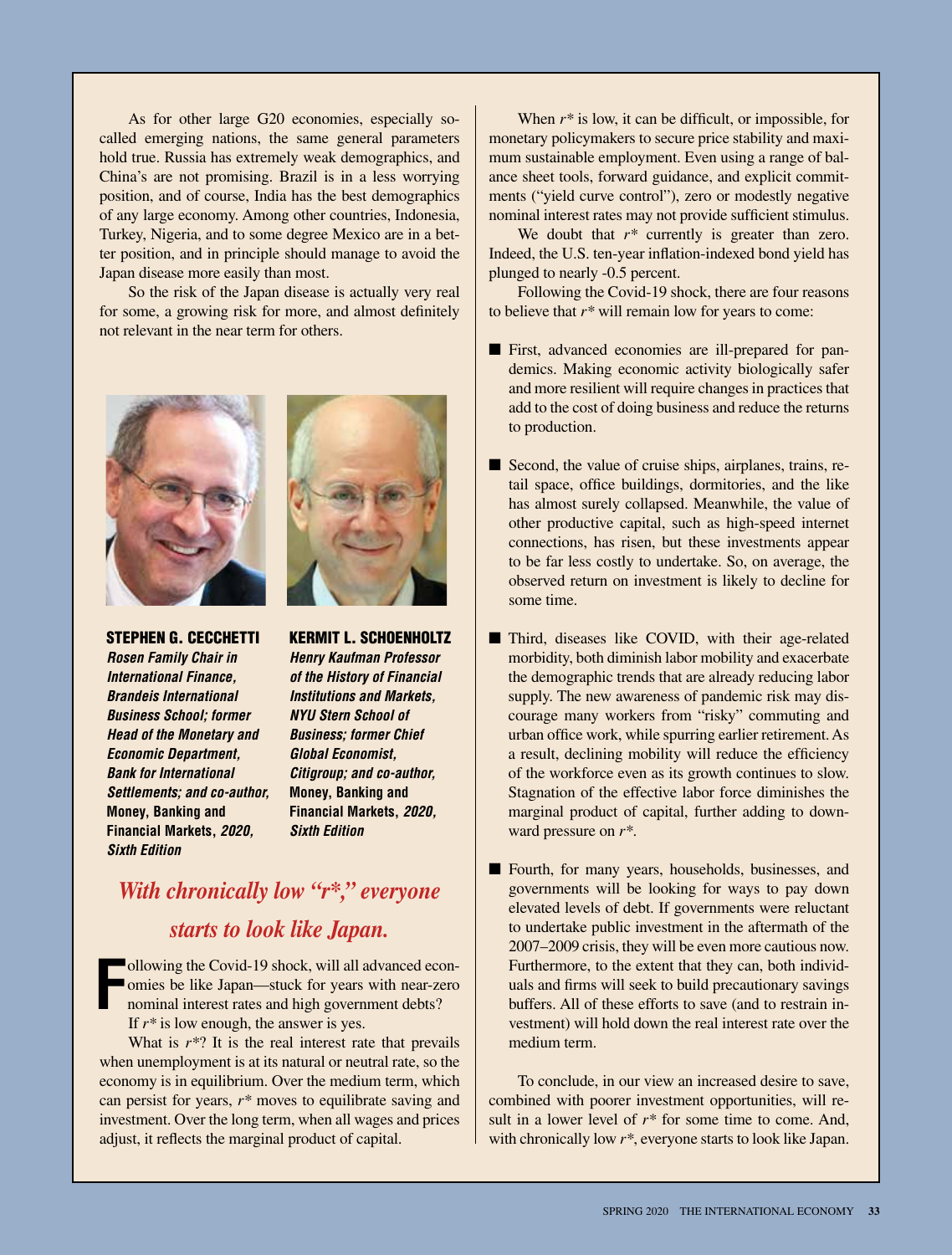

*The outlook for global economic activity wasn't heady to begin with. The coronavirus will only make it less so.*

#### MARK SOBEL

*U.S. Chair, Official Monetary and Financial Institutions Forum, and former Deputy Assistant Secretary for International Monetary and Financial Policy, U.S. Treasury*

**Example 18 ven prior to the coronavirus crisis, the global growth outlook for the 2020s was nothing to cheer about.<br>
<b>EXAMPLE 18 Japanification**, stall speed, secular stagnation, and lowflation were already watchwords. If ven prior to the coronavirus crisis, the global growth outlook for the 2020s was nothing to cheer about. Japanification, stall speed, secular stagnation, global financial crisis, world growth had been in the 4–5 percent range, readings around 3 percent were becoming the pre-coronavirus norm.

Japan's potential growth was seen as around 0.5 percent per annum for the early 2020s, with Europe around 1.25 percent and the United States below 2 percent.

All advanced economies confronted aging to varying degrees. Leverage was high. Populism and protectionism were on the rise. Structural and institutional reforms were not advancing.

China was a key global growth engine over the last decade. Yet its potential growth was already poised to slow sharply in the 2020s due to a demographic kink and the continued transition from an investment-intensive economy to consumerism and services. China's economy is highly leveraged, masking enormous financial vulnerabilities. President Xi's statism will hurt efficiency.

The outlook for many emerging market countries was also not bright, given reliance on global demand via commodity prices and exports. Latin America has long experienced anemic productivity growth.

The coronavirus crisis and its aftermath will only reinforce these trends. How long the crisis lasts remains an unknown, but the longer, the more damaging. Regardless, it will take years, especially for advanced economies, to get back to pre-crisis activity levels.

Nor will adjustment to the post-coronavirus economy be easy. Fiscal policy—after a huge buildup in debt to bridge the virus lockdowns—will shift toward a more conservative stance. Society will fundamentally change, unpredictably transforming economies. What will happen to demand for air travel? Will globalization continue? Will citizens cut back on the consumption of services amid continued social distancing and boost personal saving sharply? What will be the new sources of demand? And so forth.

Productivity will be weakened. Labor will be scarred by the crisis. Firms may be slow to rehire. Immigration will likely face tougher restrictions. Labor force participation may be permanently reduced. Capital formation will be set back—slow growth will harm investment, bankruptcies will impose losses on increasingly risk-averse financial institutions, and leverage will be reduced. Total factor productivity could be hurt by increased protectionism, re-shoring, the disruption of global supply chains, and slashed research and development budgets.

Perhaps advances in artificial intelligence and increased investments in a green economy and infrastructure may boost activity.

But the outlook for global economic activity for the 2020s wasn't heady to begin with, and the coronavirus and its aftermath will only make it less so.



*The real driver of the phenomenon referred to as Japanization was a balance sheet recession.*

#### RICHARD C. KOO *Chief Economist, Nomura Research Institute, and author,* **The Other Half of Macroeconomics and the Fate of Globalization** *(2018)*

The real driver of the phenomenon referred to as<br>
Japanization was a balance sheet recession. In<br>
this type of recession, a debt-financed bubble<br>
bursts and forces the private sector to pull itself out of a he real driver of the phenomenon referred to as Japanization was a balance sheet recession. In this type of recession, a debt-financed bubble negative-equity hole by paying down debt even at a time of zero interest rates. But if someone in a national economy is saving money or reducing debt, someone else must borrow and spend those funds or the economy will seize up. If businesses and households are collectively saving or paying down debt, only the government is capable of borrowing those funds and returning them to the income stream.

Countries where government was both willing and able to act as borrower of last resort, such as the United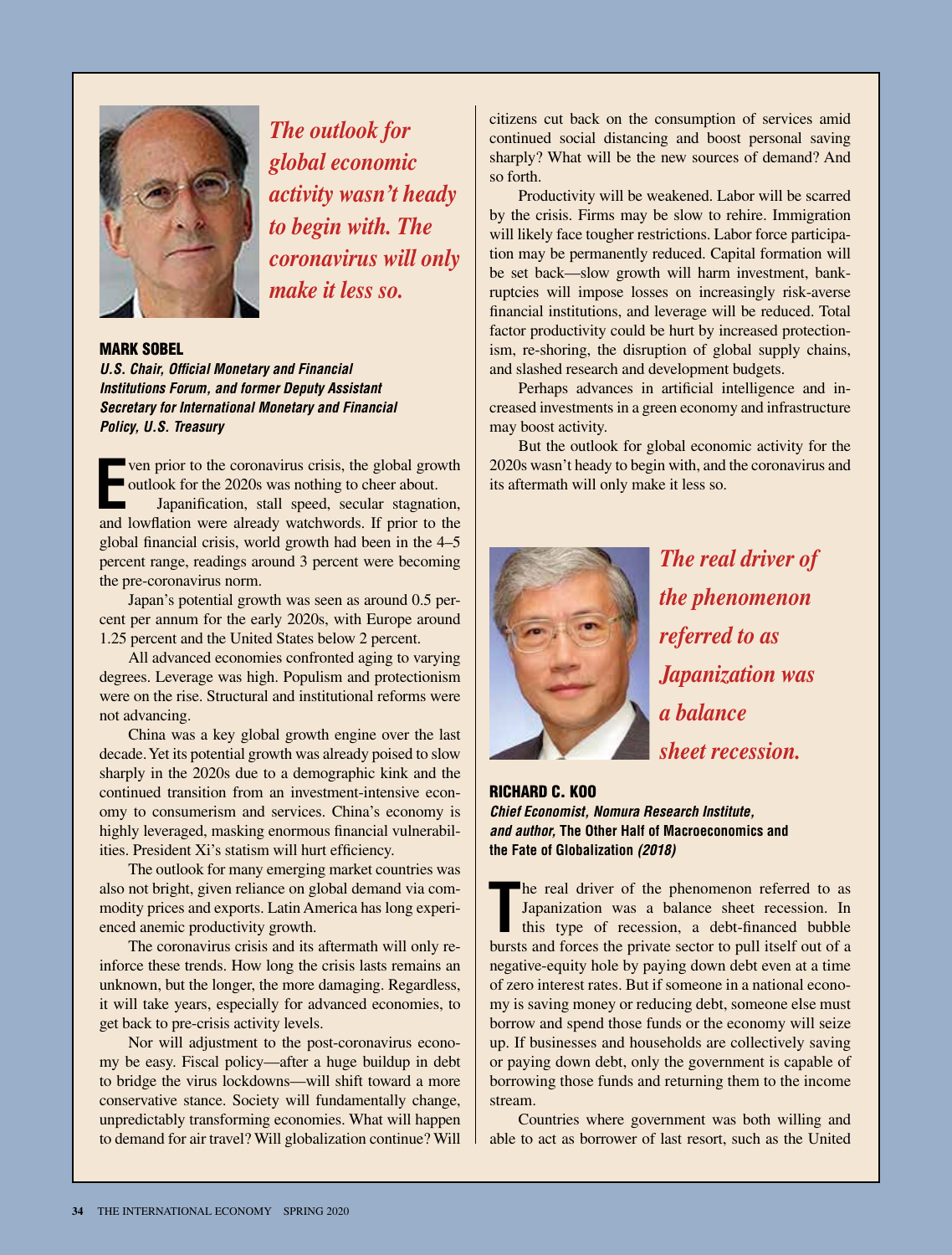States and Japan, fared better than those where it was not, such as the eurozone. Because the process of balance sheet repair tends to be long and painful under the best of circumstances, those who live through it, including Japanese corporations after 1990 and Western households post-2008, often develop a strong aversion to debt, not unlike Depression-era Americans. The private sectors in all of the advanced economies thus remained huge net savers in spite of zero interest rates up until the coronavirus outbreak.

The pandemic is likely to leave a lasting impression on economies and societies, and especially on those who lost income and had to dis-save in order to make ends meet. One key impact is likely to be a renewed appreciation of the importance of saving for a rainy day—especially if a second or a third wave of infection is considered likely. If this awareness dominates other economic effects, the private sector will probably resume running a financial surplus.

The end of the lockdown may well bring a sharp pick-up in economic activity fueled by pent-up demand. But after an initial burst of consumption, households and businesses that have returned to more normal conditions are likely to begin rebuilding the savings they exhausted during the pandemic. That means the entire private sector may become more financially prudent than it was, leading to a process of slower and less-leveraged economic growth some might call Japanization.

Monetary policy's inability to resolve the balance sheet recession, when the private sector is in financial surplus, was amply demonstrated by central banks' failure to achieve their inflation targets. This aspect of Japanization may also be true after the pandemic, for the same reason.

During the pandemic, however, central banks have a critical role to play: they must serve as lenders of last resort, effectively monetizing budget deficits via quantitative easing and thereby enabling governments to deploy fiscal policy quickly to rescue affected industries and workers. Once the pandemic is over, however, central banks will need to reverse these policies to forestall runaway inflation.

This reversal will be much easier if the private sector resumes its net-saver status, since private investors will then be eager to absorb the government debt being unloaded by the central bank. Higher inflation and interest rates are therefore unlikely to materialize as long as the central bank times the normalization of monetary policy to coincide with the private sector replenishment of savings.



*Instead of pushing the world into a permanent low-growth trap, the virus may do the opposite in the end.*

HOLGER SCHMIEDING *Chief Economist, Berenberg*

The virus is not spreading a Japanese disease. Of course, in some respects, the entire advanced world will look more like Japan after the pandemic. In the next two years, public debt will surge while price levels he virus is not spreading a Japanese disease. Of course, in some respects, the entire advanced world will look more like Japan after the pandemic. In the will be even more stable than before. As in Japan, central banks will hoover up almost the entire increase in public debt. Because households, companies, and financial institutions will want to hold more precautionary liquid balances after such a crisis than before, central banks will not have to shrink their balance sheets significantly again for many years to come.

However, instead of pushing the world into a permanent low-growth trap, the virus may do the opposite in the end. The unique health emergency is shaking up ingrained habits in a way that has rarely happened before. Crises are the mother of innovation. We are learning to work in different ways with digital tools that were unfamiliar to many of us before. The crisis exacts a heavy toll on us all. But it is also rewarding those who have adjusted to the digital age, or who are now ready to catch up fast.

While the pace of technological change has been breathtaking over the last two decades, the diffusion of such innovations has been slow. OECD research shows that the gap between frontier firms, who largely exploit the potential of new cutting-edge technologies, and the vast majority of firms, who do not, has widened. In services, the average lags more behind the leaders than in manufacturing

As a first step, the crisis is widening the gap between frontier firms and laggards even further. But companies will be under greater pressure to shape up once the initial survival support from government expires. Expect key technologies and innovations—such as big data analysis, three-dimensional printing, and advanced robotics—to quickly spread more widely. The additional debt which companies are taking on will have a similar effect. The best-in-class will get through the pandemic with only a modest additional debt load, while the laggards will need to borrow much more. Once labor markets are recovering,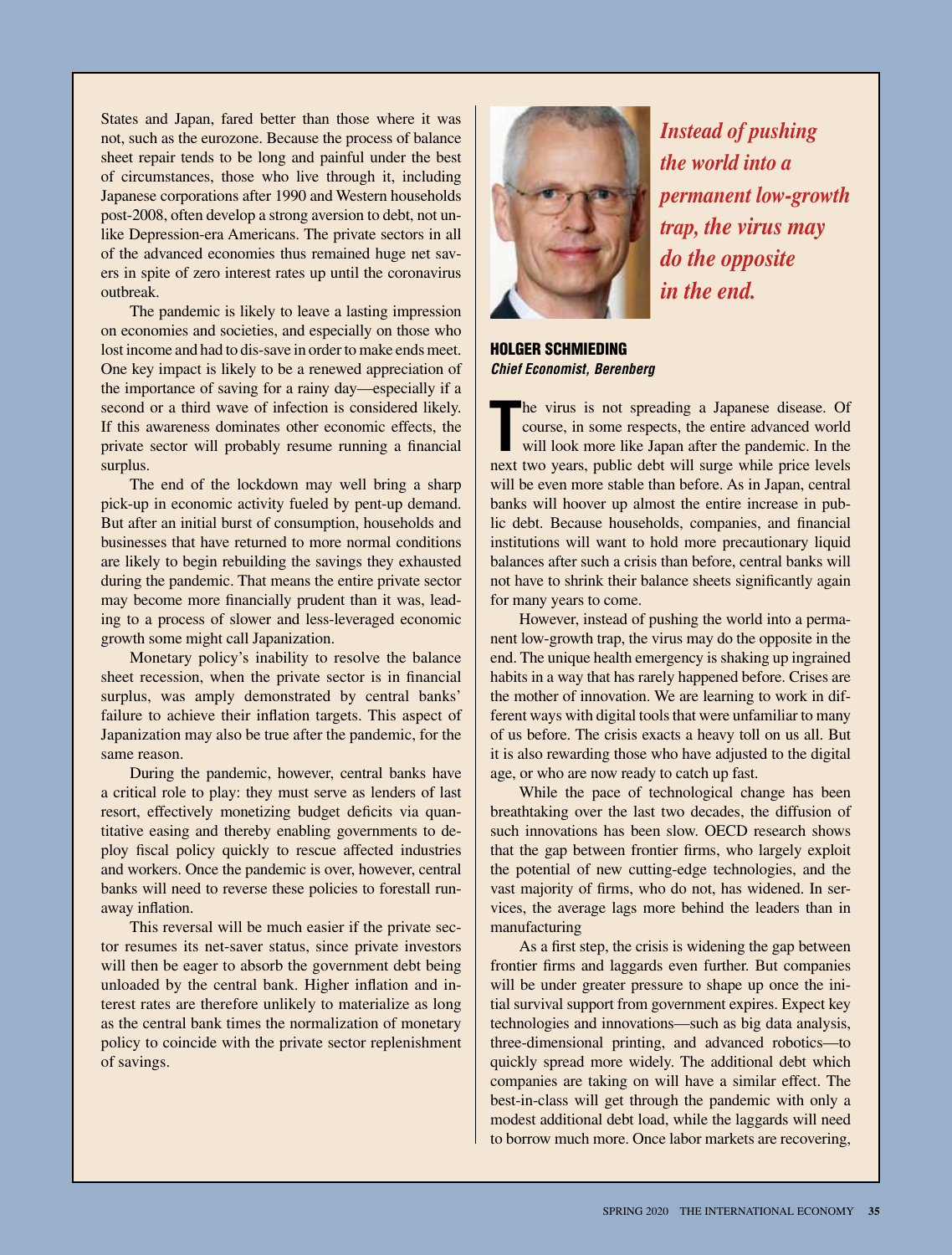governments will rein in their support. Interest rates may also rise a little. Expect this to force more rapid change among the laggards. It may also cause a second delayed wave of bankruptcies among more heavily indebted firms some two to three years from now. A faster degree of corporate churning if and when the labor market can cope with it again will likely result in stronger gains in productivity.

This optimistic assessment comes with two potential snags: First, countries need to pursue pro-growth supply-side policies rather than simple fiscal austerity to control their public debt burden after the corona shock. Second, countries need to learn to adequately regulate and tax the big digital platform companies in a way that tames these quasi-monopolies without stifling the incentive to innovate. Countries which get these policies right can thrive. Others may indeed fall victim to some variant of a "Japan disease."



*The Japanese scenario can be avoided.*

#### GUSTAV A. HORN

*Professor of Economics, University of Duisburg-Essen, Head of Economic Advisers, Socialdemocratic Party (SPD), and Chairman, German Keynes Society*

The coronavirus crisis has caused the debt levels of many states to skyrocket dramatically. So are Japanese conditions threatening? The answer is not clear. It depends on which policy mix is used in and after he coronavirus crisis has caused the debt levels of many states to skyrocket dramatically. So are Japanese conditions threatening? The answer is not this probably most serious crisis of the post-war period.

A Japanese scenario is likely if economic policy acts as in Japan. This means that the burden of active stabilization is essentially placed on monetary policy. In this scenario, monetary policy tries to stimulate the economy by keeping interest rates as low as possible. However, this stimulus only works indirectly and the effects are partly uncertain. Low interest rates lead directly to easier credit conditions, price increases on stock exchanges, and a devaluation of the domestic currency.

All this undoubtedly improves conditions for an economic recovery, but it is not yet an economic recovery. If the economic environment is too uncertain, firms will not take advantage of favorable credit conditions or a price rally at stock exchanges to significantly expand their investment activities. Devaluations are also uncertain at a time when all major economies are in crisis and all central banks are simultaneously pursuing very expansive monetary policies.

At the end of the day, it may turn out that all these efforts of monetary policy are largely futile, because they do not lead to the desired increases in corporate spending. The upturn will not happen.

Unlike in Japan, an active wage policy and an appropriate fiscal policy stance are needed to ensure that the monetary stimulus really kicks in. Neither of these took place. Wages in Japan are to a large extent linked to economic development. Stagnation is therefore reflected in correspondingly weak wage development. Stagnation is not broken in this way because of continued weak purchasing power dynamics. Moreover, fiscal policy has been passive at best. As a rule, it accepted the higher budget deficits resulting from the weak economic development. At times, it made economic stimulus packages, but these were largely ineffective because they did not include additional expenditure or flowed into sectors where they trickled away. Occasionally, tax increases were even adopted to reduce the debt level, but this went completely against the expansionary monetary policy. Thus, Japan's poor economic policy design prevented it from breaking out of stagnation.

There are other ways. If wages rise noticeably in real terms in this situation, which is anything but unrealistic in view of the low inflation rate, the purchasing power of the employees and thus consumption increases. If fiscal policy is simultaneously expansive and, above all, public investment is increased, companies have good sales opportunities and are themselves encouraged to invest.

This is where the favorable credit conditions come into play in two ways. The state can more easily finance the increased debt. Future budgetary leeway is restricted to a lesser extent. At the same time, in this brighter economic environment, firms will also be more willing to take advantage of the favorable credit facilities and use the high share prices to increase equity.

All this together forms a good basis for a thorough economic recovery. The Japanese scenario can be avoided. The precondition is that economic policy is appropriately coordinated. Whether this will happen remains uncertain.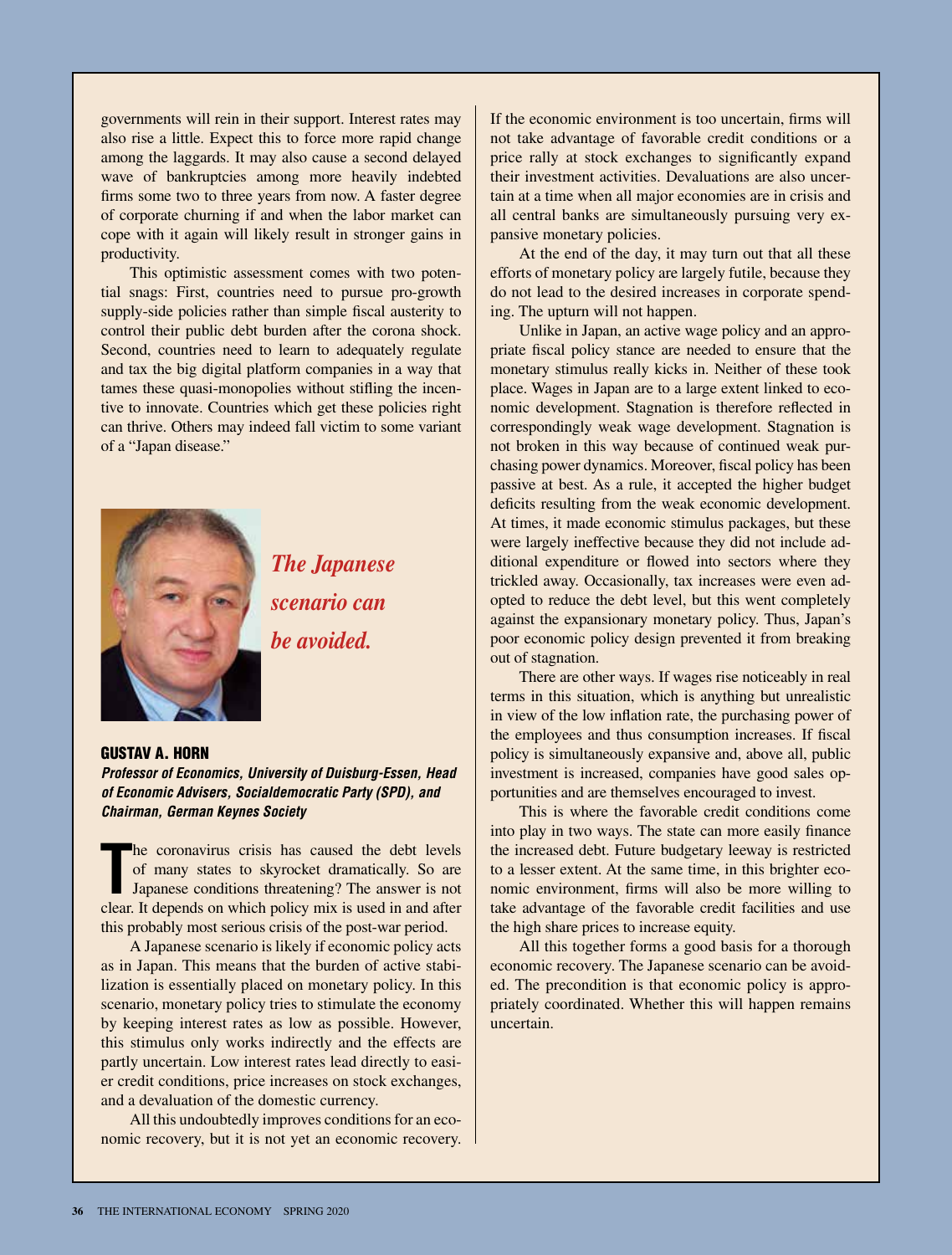

*The Fed should learn from the Bank of Japan's mistakes.*

MICKEY D. LEVY *Chief Economist for Asia and the United States, Berenberg Capital Markets, and Member, Shadow Open Market Committee*

will focus on the United States. Is it taking on Japan's<br>bad economic characteristics? Yes, but primarily in<br>terms of monetary policy and mounting government<br>date. Like Japan, then a pose similar take US and bad economic characteristics? Yes, but primarily in terms of monetary policy and mounting government debt. Like Japan, these pose significant risks to U.S. economic performance and longer-run potential. Presently, as soon as the United States emerges from the deep pandemic economic contraction, the timely unwinding of its emergency fiscal and monetary responses to the Covid-19 pandemic is critical.

Unlike Japan, the United States benefits from a growing population, reflecting in-migration (despite much needed policy reform) and a relatively high birth rate, particularly among new immigrants. But let's not overlook some of Japan's favorable economic trends that have been underestimated. Its sizable labor force participation of women and influx of foreign workers have offset its declining population and boosted its workforce. Those are certainly not "diseases." Moreover, its productivity per working age population is among the highest of all advanced nations.

Even before Covid-19, reflecting Japan's experience, the United States' government debt burden was rising and projected to increase significantly, although not nearly as high as Japan's 200 percent-plus of GDP. Similar to Japan, U.S. deficit spending has been driven by entitlement programs, specifically pensions and health care for the elderly, and its population is aging. Japan's response has been to increase its VAT, which has harmed its economy.

Obviously, the spike in U.S. deficit spending in response to the deep economic and employment contraction—estimated to be \$3.8 trillion in fiscal year 2020—adds significantly to current and future government debt levels. Even if government debt service costs, inflation, and interest rates remain low, current and future U.S. citizens will incur the costs of the government spending in a variety of ways, including mis-allocation of national resources and constrained potential growth.

Unfortunately, since the financial crisis of 2008– 2009, the Fed has followed the Bank of Japan's ultra-low interest rates and large-scale asset purchases, but not to the same extreme. But like Japan, the Fed's excessive monetary ease has not achieved its objective. The Fed's QEII and QEIII pumped up prices of financial assets and encouraged risk-taking, but like the Bank of Japan's experience, they failed to stimulate any acceleration in aggregate demand or economic growth or lift inflation to 2 percent. In both cases, the high-powered money created by the central banks has generated excess reserves that are sloshing around in the financial system and have not been put to work in their respective economies.

The Bank of Japan's negative rates and massive Quantitative and Qualitative Monetary Easing asset purchases are harming commercial banks' intermediation and imposing financial repression. The Fed must avoid this situation. Disturbingly, both the Fed and Bank of Japan are quick to justify their monetary policies, stating that if they had not pursued the policies they did, things would have been much worse. The Fed should learn from the Bank of Japan's mistakes and understand the limits of monetary policy and be more circumspect about its efficacy. U.S. economic performance would benefit.



*The "low-growth funk" of the developed economies likely reflects supply side factors, in particular demographics.*

#### JAMES E. GLASSMAN *Managing Director and Senior Economist, JPMorgan Chase & Co., and Head Economist, Chase Commercial Banking*

The response of the United States and other developed nations to the coronavirus threat, if anything, lessens the prospect of an extended low-growth funk, because it demonstrates Washington's resolve and he response of the United States and other developed nations to the coronavirus threat, if anything, lessens the prospect of an extended low-growth ability, despite a polarized body politic, to respond to a serious crisis.

The decision to shutter many businesses to promote social distancing and contain the spread of the coronavirus certainly has led to unprecedented economic upheaval. But unprecedented policy responses demonstrate a resolve and ability to take actions to cushion the blow of selected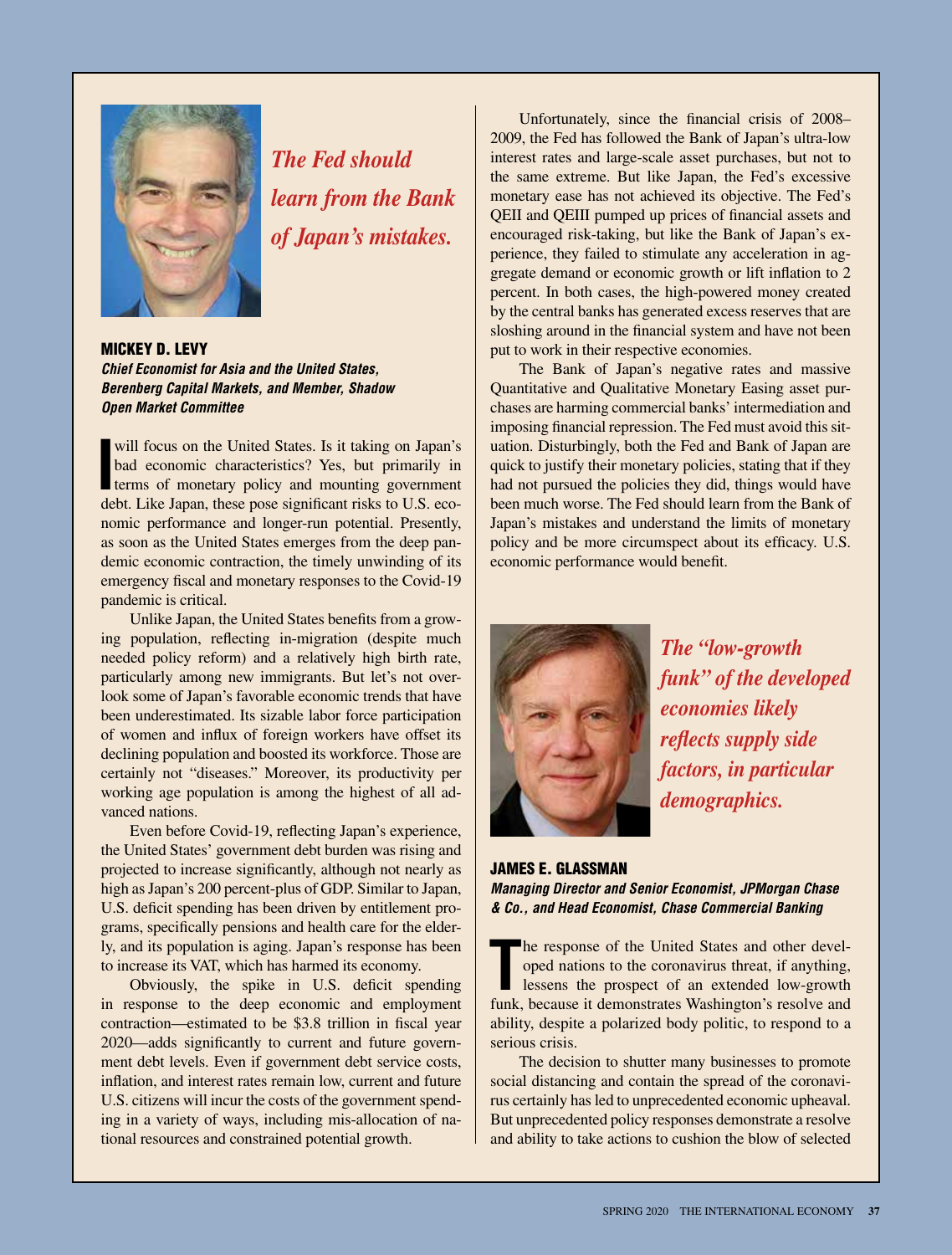economic quarantines. New policy responses take time to put in place and take hold and that is why the economy may seem unresponsive to these actions so far. But if the policies work as intended, they will go a long way toward re-connecting workers with their employers and bringing unemployment back down quickly.

Also, if the \$4 trillion of financial support authorized by congressional legislation and executive actions seem to be ineffective, that's because the bulk of the \$4 trillion financial support from Washington comes in the form of income transfers that don't directly affect demand and GDP but provide substantial income that workers have lost by being unable to operate in their shuttered workplaces. The nearly \$2 trillion surge in retail deposits in March and April is a testimony to that support.

At the same time, the low-growth funk that has been visible across the developed economies appears to be less of a disease, then a Japan-style stagnation weighted down by massive public sector debt burdens. For public sector debt burdens to be the cause of anemic economic growth, that burden would first have to be revealed in an unusually high level of real interest rates that dampens business capital investment. Instead, the unprecedented levels of public sector debt have accompanied a historically low level of interest rates.

The "low-growth funk" that describes much of the developed economies likely is mostly a reflection of factors affecting the supply side of the economy, in particular, demographics. The aging of populations, a result of the wellknown aging of the baby boom population from Japan to Europe to the United States, has slowed the growth of the working population.

The greatest counter to the "funk" idea in the "lowgrowth funk" description is the recovery of the U.S. and other economies from the 2008–2009 recession despite quite slow growth. Prior to the coronavirus, the shortage of workers—reflected in seven million unfilled job postings—is evidence that U.S. aggregate demand had fully recovered in line with aggregate supply and that the economy was not stagnant in the sense that it was in the Great Depression.

If slow labor productivity is seen as another culprit behind slow potential growth, that runs counter to the popular impression that technological innovation is transforming the way the economy works—accelerating efficiency. And it clashes with high valuations of the U.S. equity market and the historically high level of after-tax profits. In other words, there is very little in the technological innovation arena that fits the "secular stagnation," low-growth mold.

The coronavirus shock is an unprecedented disruption to global economic progress, but most developed economies are not likely to fall into the trap that seemed to hamper Japan's economy.



*I disagree with those who characterize Japan's "extended low economic growth" and "disinflationary pressures" as diseases.*

RICHARD D. ERB *Former Deputy Managing Director, International Monetary Fund, and Research Professor, Economics Department, University of Montana*

**G**iven the corona virus meltdown, *TIE* has posed<br>the question of whether large parts of the world<br>are still at risk of what is sometimes referred to<br>the "Jense Diseas": "with system and low countthe question of whether large parts of the world are still at risk of what is sometimes referred to as the "Japan Disease": "with extended low growth, unheard of levels of debt, disinflationary pressures, a non-stimulative monetary policy, low productivity, and an aging population."

I disagree with those who characterize Japan's "extended low economic growth" and "disinflationary pressures" as diseases. Ironically, Japan's fiscal and monetary policies designed to cure those perceived diseases have had negative consequences for Japan and also infected other countries.

During the 1980s, Japan's high output and consumption growth was an unquestioned measure of Japan's success. Foreigners admired and feared "Japan Inc." Japanese commentators, including government officials, suggested that the Japanese economic system provided an alternative model for economic development in other countries.

Following an economic and financial blowout in the early 1990s, Japan's "extended low growth" has been viewed as an unquestioned measure of weakness requiring extraordinary fiscal and monetary stimulus to increase demand. That led to massive increases in Japanese public debt and extraordinary central bank financial market intervention with purchases of a wide array of public and private bonds and large-scale equity market purchases. Unfortunately, other countries pursued similar policies after the 2009 financial crisis rebound.

For a highly developed country, "extended low growth" *per se* is not a "disease." Given environmental and other considerations, including global warming and the desirability of allowing less-developed countries to catch up, Japan should have paid more attention to the composition of its economic growth and consumption. That would have been, and still is, a better policy approach for other developed countries.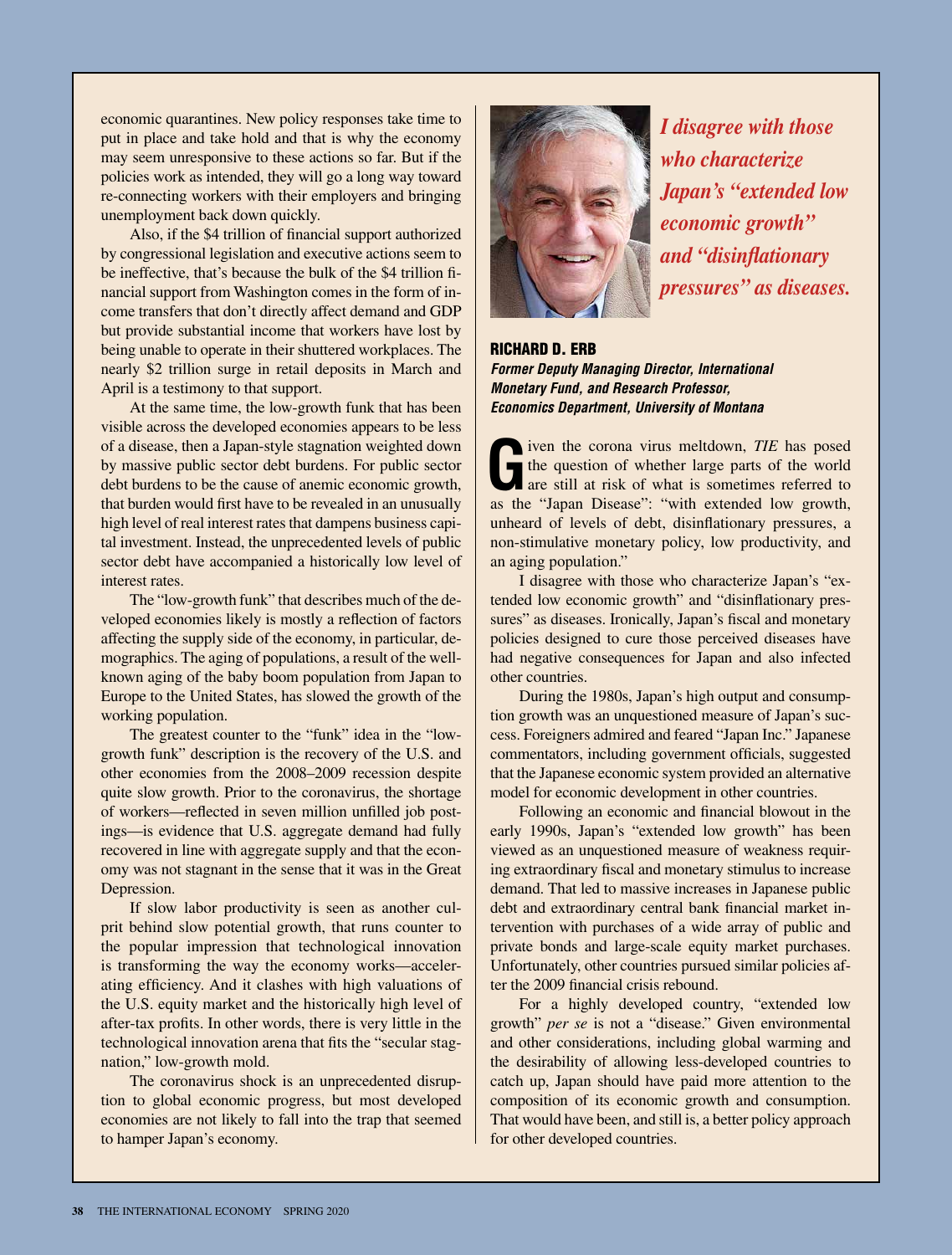Since the 1990s, Japan, other countries, and the financial markets have feared Japan's "disinflationary pressures." For a number of years, Japan's central bank and other major central banks have been anxiously pursuing an annual 2 percent inflation target. Although market-based indicators suggest that price stability had been achieved, inflation rates below 2 percent during the past decade have been perceived as a central bank policy failure for Japan and other major central banks.

But, like Japan's low growth, I do not consider the magnitude of "disinflationary pressures" experienced by Japan since the 1980s a "disease." For one thing, official inflation indices include prices of goods and services but not the prices of assets including bonds, equities, and real estate. Between February 2009 and January 2020, the Nikkei increased by 207 percent; during the same period, Japan's Consumer Price Index increased by 5 percent. Monetary policies aimed at curing one perceived disease ended up feeding asset inflation with all of its risks. Similar differences are found in other major central bank areas.

In sum, economic models, performance measures, and policy prescriptions developed during a previous era are not the right tools to use when evaluating a highly developed country's economic performance.



*Japan remains a prosperous and wellordered society, albeit one with dreadful demographics and horrible public finances.*

RICHARD JERRAM *Chief Economist, Top Down Macro*

**I previously argued that Japan's weak growth was due to** a combination of avoidable poor policy decisions and unavoidable demographics. At the time, the Japan disa combination of avoidable poor policy decisions and ease seemed to be less of a threat to the United States than to Europe and this is still likely to be true after the coronavirus fades.

The current pandemic-driven crisis is of a different nature and magnitude, and the costs of Japan's policy errors look marginal compared to the damage from Covid-19. However, there are some lessons from Japan that are relevant as the world tries to plot a path for recovery.

In many cases, the challenge is to prevent the necessary short-term emergency response from causing longer-term problems. One example is Japan's experience with zombie firms, where distressed borrowers were preserved at the cost of lower long-term productivity growth, in order to limit the disruption from unemployment. This seems more likely to be a problem in Europe, where policy aims to keep people employed, even if their wages are largely funded by the government.

Similarly, the Federal Reserve's "Weimar 2.0" monetary policy shows that it continues to put the cart of high asset prices in front of the horse of a healthy economy. Japan initially took a similar approach after its bubble burst, fearful of the impact on the financial system, but ultimately recognized that manipulating asset prices was a form of denial, not a solution. Rightly, the urgent first step is to prevent system collapse. The second is to allow balance sheets and cash flows to drive valuations. Transitioning is treacherous.

At least when Japan socialized risk, it did so alongside tight regulation. The U.S. version looks more dangerous as aggressive private sector risk-taking is, effectively, ultimately backed by the public purse. Socializing risk is not just dangerous in an economic sense, in terms of fiscal costs and resource mis-allocation, but also in a political sense as the system drives inequality. In Japan, it is mainly businessmen with an innovative concept who have prospered in the past couple of decades, not winners in a zero-sum financialization of the economy.

More generally, the problem is how to withdraw emergency policy support. Both the speed and the scale of the shock means that this is a far greater challenge than anything Japan has faced and, remember, they had several cases of premature policy tightening. It is necessary to change the nature of the support to avoid entrenched distortions, but without triggering renewed recession.

The magnitude of budget deficits and central bank liquidity creation across the developed world is terrifying, but as a long-time observer of Japan, I would note that dire predictions of default, inflation, pestilence, and social collapse have not come to pass. It remains a prosperous and well-ordered society, albeit one with dreadful demographics and horrible public finances.